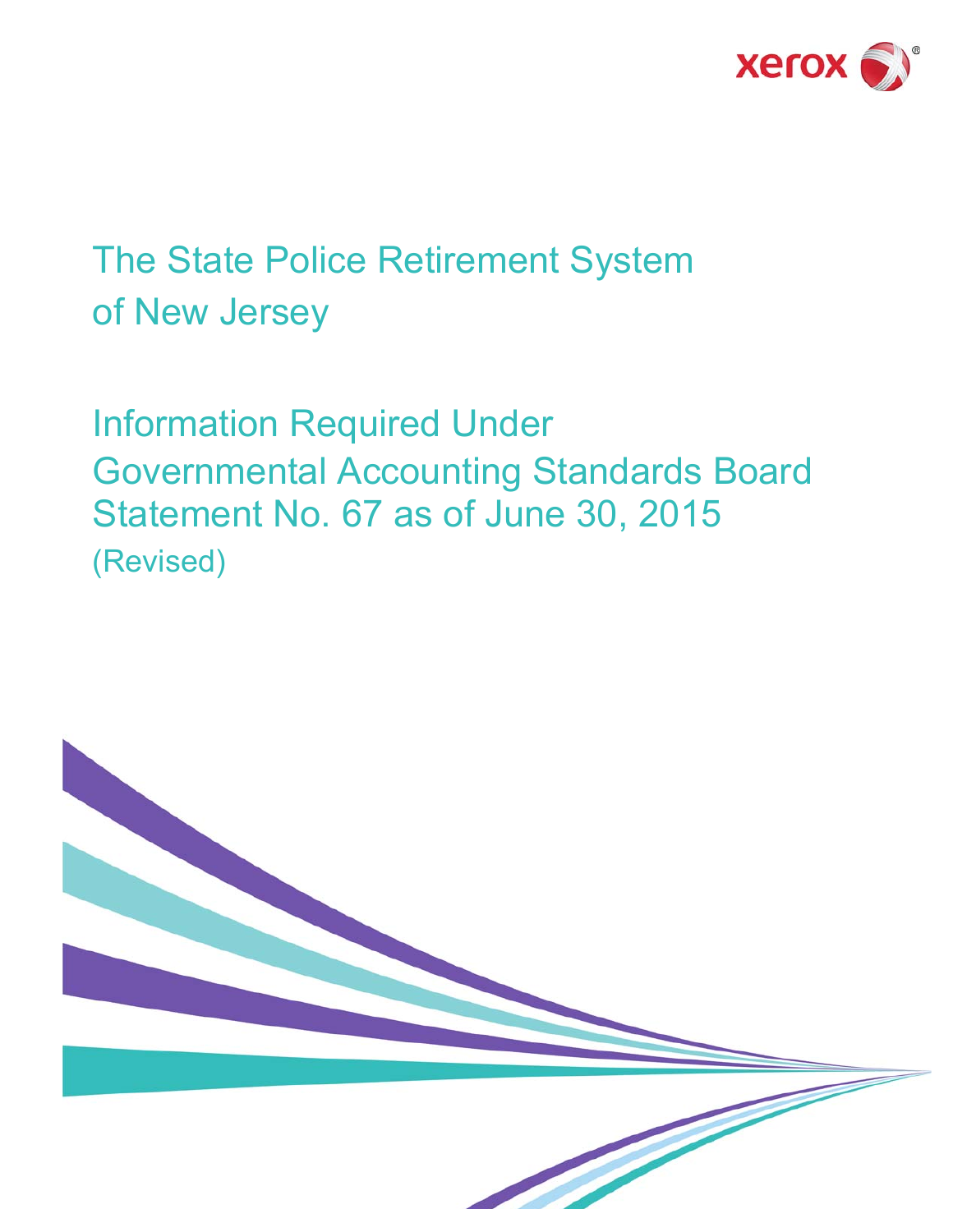©2014 Xerox Corporation and Buck Consultants, LLC. All rights reserved. Xerox® and Xerox and Design® are trademarks of Xerox Corporation in the United States and/or other countries. Buck Consultants® is a registered trademark of Buck Consultants, LLC in the United States and/or other countries. BRXXXX.

Other company trademarks are also acknowledged.

Document Version: R:\TOBIN\2016\August\NJ08022016\_SPRS Rev FYE 2015 GASB No. 67.docx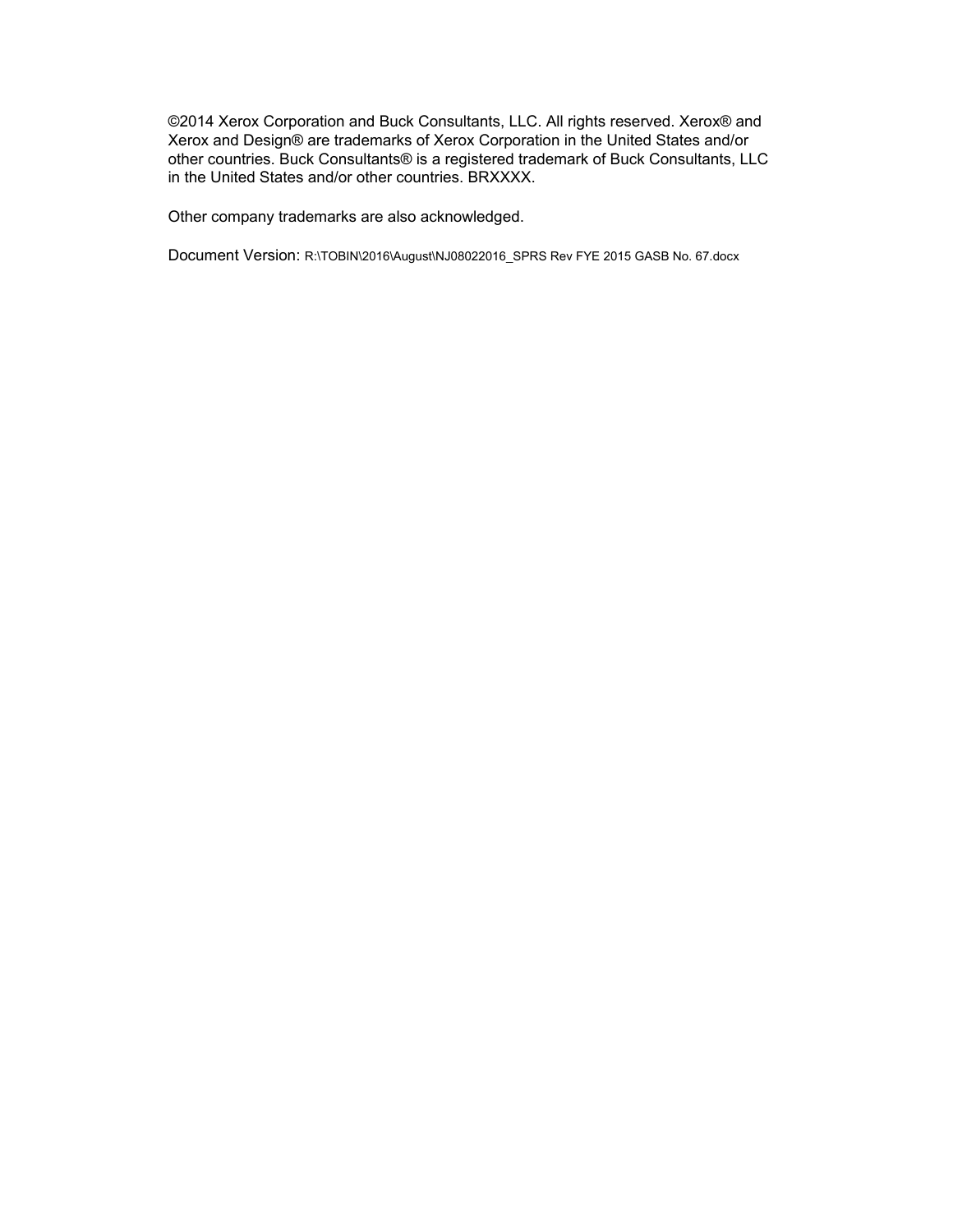

## **Aaron Shapiro**

*Principal, Consulting Actuary* 

Xerox HR Services Buck Consultants, LLC 500 Plaza Drive Secaucus, NJ 07096

Aaron.Shapiro@xerox.com tel 201.902.2300 fax 201.633.5168

September 26, 2016

Board of Trustees The State Police Retirement System of New Jersey Trenton, New Jersey 08625

Members of the Board:

This valuation provides information concerning the State Police Retirement System of New Jersey in accordance with the Governmental Accounting Standards Board (GASB) Statement No. 67. This Statement is an amendment of Statements No. 25, Financial Reporting for Defined Benefit Pension Plans and Note Disclosures for Defined Contribution Plans, and No. 50, Pension Disclosures, and was effective for Plan fiscal years on ending June 30, 2014 and later.

This valuation reports the revised results presented in the Information Required Under Governmental Accounting Standards Board No. 67 as of June 30, 2015, which was published February 29, 2016, to recognize the effect of the demographic assumptions recommended on the basis of the July 1, 2011 – June 30, 2014 Experience Study and approved by the Board of Trustees on January 26, 2016 on the Plan's projected June 30, 2015 total pension liability.

I certify that the information contained in this Actuarial Report has been prepared in accordance with generally accepted actuarial principles and practices. To the best of our knowledge, the information fairly presents the actuarial position of the State Police Retirement System of New Jersey in accordance with the requirements of GASB Statement No. 67 as of June 30, 2015.

The Board of Trustees may use this report for the review of the operation of the plan and as a source of information for the State financial statements. The report may also be used in the preparation of the plan's audited financial statements.

Use of this report for any other purpose or by anyone other than the Board of Trustees or the staff of the Division of Pensions and Benefits may not be appropriate and may result in mistaken conclusions because of failure to understand applicable assumptions, methods, or inapplicability of the report for that purpose. Buck should be asked to review any statement to be made on the basis of the results contained in this report. Buck will accept no liability for any such statement made without prior review by Buck.

Future actuarial measurements may differ significantly from current measurements due to plan experience differing from that anticipated by the economic and demographic assumptions, increases or decreases expected as part of the natural operation of the methodology used for these measurements, and changes in plan provisions or applicable law. An analysis of the potential range of such future differences is beyond the scope of this valuation.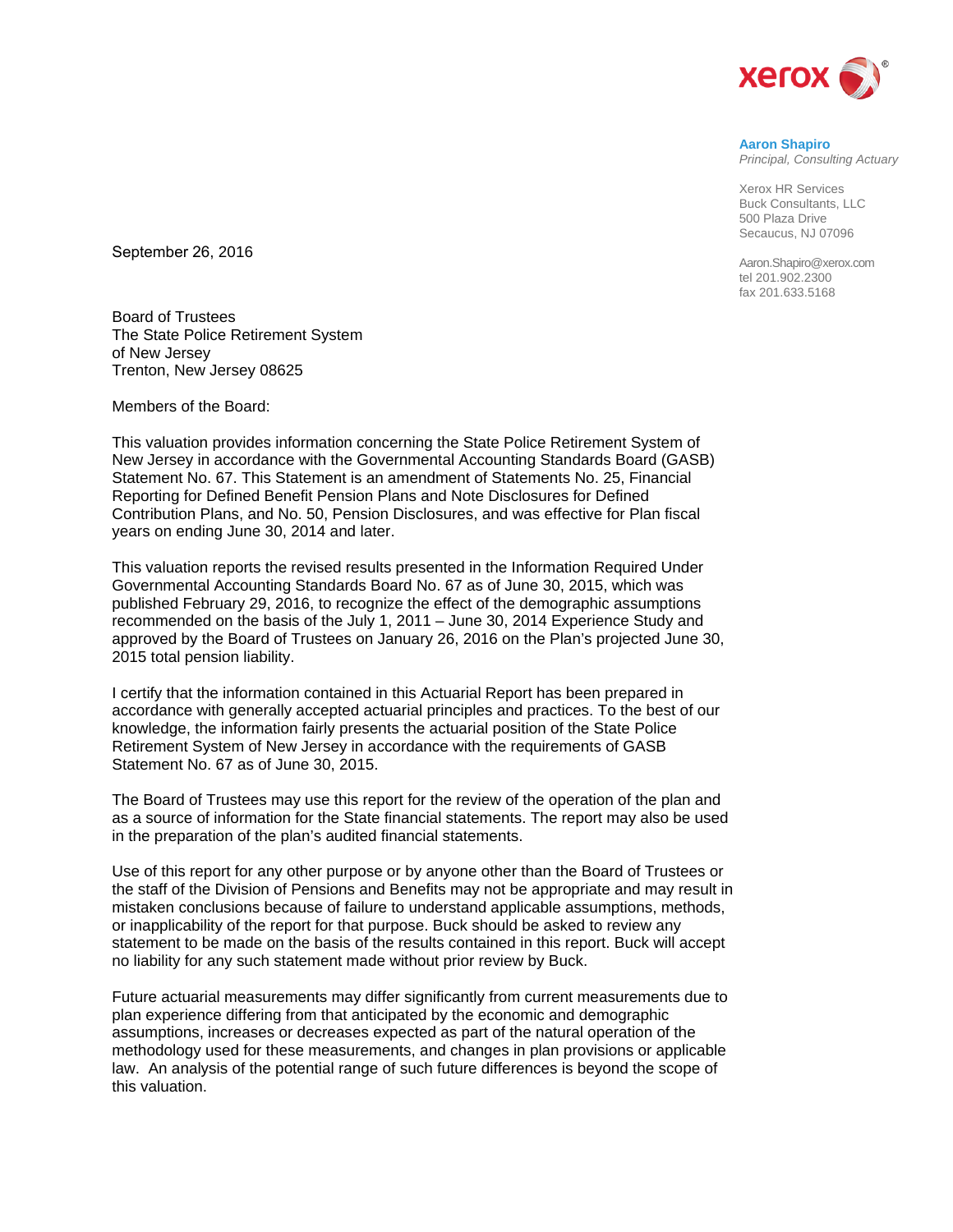

In preparing the actuarial results, we have relied upon information provided by the Division of Pensions and Benefits regarding plan provisions, plan participants, plan assets, contribution rates and other matters used in the actuarial valuation. Although we did not audit the data, we reviewed the data for reasonableness and consistency with the prior year's information. The accuracy of the results presented herein is dependent on the accuracy of the data.

As required under Section 32 of Chapter 89, P.L. 1965, experience studies are performed once in every three year period. The valuation was prepared using demographic assumptions recommended on the basis of the July 1, 2008 – June 30, 2011 Experience Study and approved by the Board of Trustees at the September 25, 2012 Board meeting. The valuation reflects economic assumptions which include a rate of investment return of 7.90% per annum. Assumed future salary increases are 3.45% per annum through fiscal year ending 2021 and 4.45% per annum for fiscal years ending 2022 and thereafter. These assumptions will remain in effect for valuation purposes until such time the Board or the Treasurer recommends revised assumptions.

Based on discussions with the staff of the Division of Pensions and Benefits, the Plan's total pension liability as of June 30, 2015 reflects the change in demographic assumptions recommended on the basis of the July 1, 2011 – June 30, 2014 Experience Study which was adopted by the Board of Trustees on January 26, 2016. This is consistent with Paragraph 37 of GASB Statement No. 67 since the Plan's total pension liability as of June 30, 2015 was determined by rolling forward the Plan's total pension liability as of July 1, 2014 to June 30, 2015 and the Board of Trustees approved the use of recommended demographic assumptions effective with the July 1, 2015 actuarial valuation,

In my opinion, the actuarial assumptions used are appropriate for purposes of the valuation and are reasonably related to the experience of the System and to reasonable long-term expectations. The mortality improvement assumption was selected in accordance with Actuarial Standard of Practice No. 35.

If there is reason to believe that the assumptions that were used are unreasonable, that the Plan provisions are incorrectly described, that important Plan provisions relevant to this actuarial report are not described, or that conditions have changed since the calculations were made, you should contact the authors of this actuarial note prior to relying on this information.

This report was prepared under my supervision. I am a Fellow of the Society of Actuaries and a Member of the American Academy of Actuaries. I meet the Academy's qualification Standards to issue this Statement of Actuarial Opinion. This report has been prepared in accordance with all applicable Actuarial Standards of Practice. I am available to answer questions and supply any additional information.

Buck Consultants, LLC

aaron Shapvis

Aaron Shapiro, FSA, EA, MAAA Principal, Consulting Actuary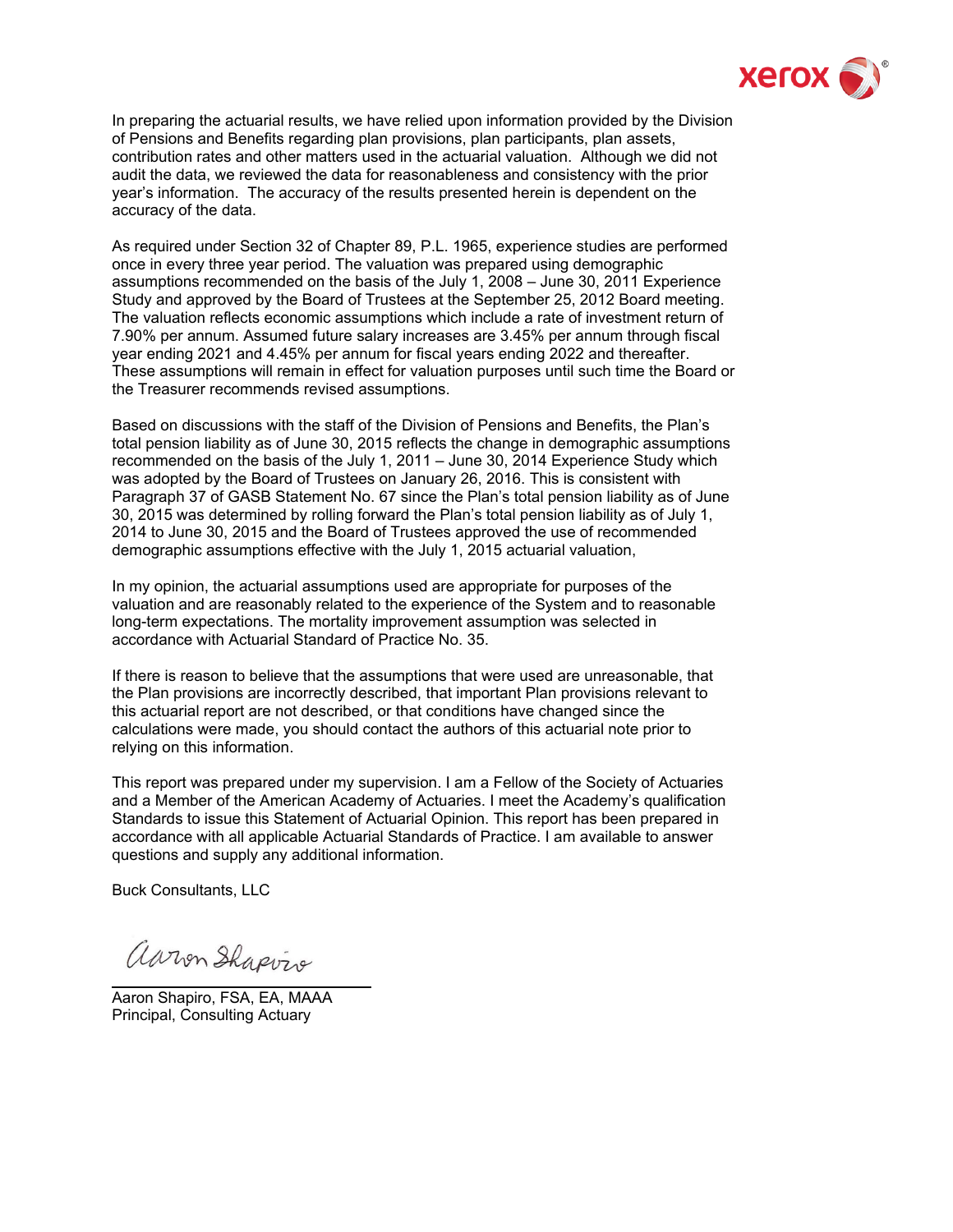# Table of Contents

# Section I GASB 67 Information ................................................................................................ 1 Section II Actuarial Assumptions and Methods ....................................................................... 11 Section III Summary of Plan Provisions ................................................................................... 15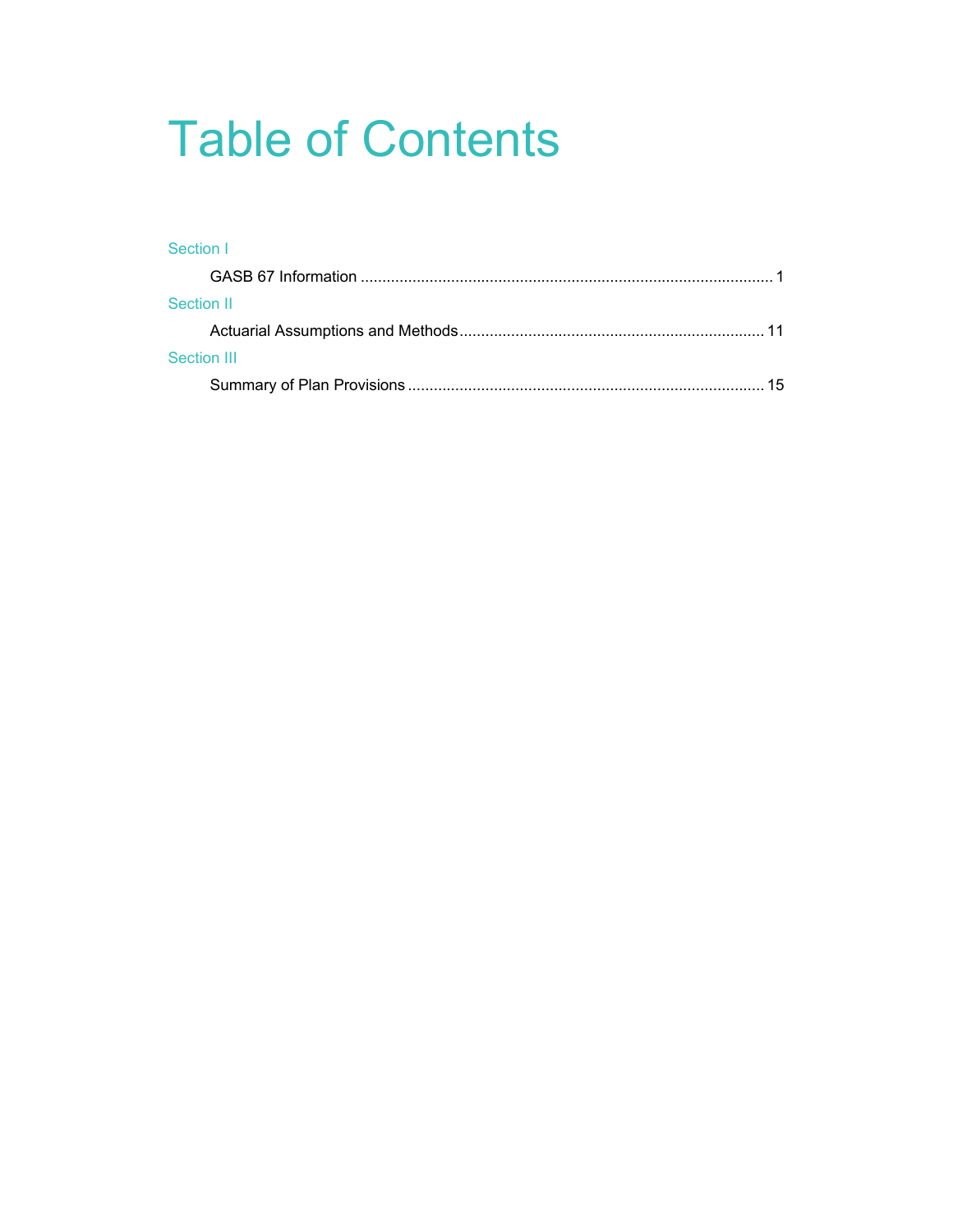# **Section I – GASB 67 Information**

#### **Notes to the Financial Statements for the Year Ended June 30, 2015**

#### **Summary of Significant Accounting Policies**

*Method used to value investments.* Investments are reported at fair value.

*Actuarial cost method*. Entry Age Normal – Level Percentage of Pay

#### **Plan Description**

*Plan administration.* The State of New Jersey Division of Pensions and Benefits administers the State Police Retirement System of New Jersey (Plan), a single-employer defined benefit pension plan that provides pensions for all individuals who become full-time troopers or commissioned or noncommissioned officers of the Division of State Police enrolled in the Plan.

The general responsibility for the proper operation of the Plan is vested in the Board of Trustees (Board), and the pension committee established pursuant to Chapter 78 P.L. 2011.

The Board of Trustees consists of two active or retired members of the system appointed by the Superintendent of State Police, two members appointed by the Governor, the State Treasurer, who serves as an ex-officio member, and a member appointed by the Director of the Division of Pensions and Benefits of the State Department of the Treasury who shall be the secretary of the Board.

In accordance with Chapter 78, P.L. 2011, a pension committee is to be established when the Plan's "target funded ratio" is achieved. The "target funded ratio" is defined as the ratio of the actuarial value of assets over the actuarially determined accrued liabilities expressed as a percentage that will be 75% in State fiscal year 2012, and increased annually by equal increments in each of the subsequent seven fiscal years, until the ratio reaches 80% at which it is to remain for all subsequent fiscal years. The Plan attained the required 75% "target funded ratio" in Fiscal Year 2012, establishing the pension committee for the Plan.

The pension committee consists of four members appointed by the Governor as representatives of the public employer whose employees are enrolled in the Plan, three members appointed by the head of the State Troopers Fraternal Association, and one who is appointed by the head of the union representing the greatest number of members of the Plan who are supervisory officers having union membership.

Chapter 78, P.L. 2011 grants the authority to amend the benefit terms of the Plan to the pension committee. The pension committee will have the discretionary authority to modify the member contribution rate, formula for calculation of final compensation, fraction used to calculate the retirement allowance, age at which a member may be eligible and the benefits for service or early retirement and benefits provided for disability benefit. The pension committee will not have the authority to change the number of years required for vesting. The pension committee will have the authority to reactivate the cost of living adjustment and set the duration and extent of the activation. The pension committee must give priority consideration to the reactivation of the cost of living adjustment. No decision of the pension committee shall be implemented if the direct or indirect result of the decision will be that the Plan's funded ratio falls below the target funded ratio in any valuation period during the 30 years following the implementation of the decision.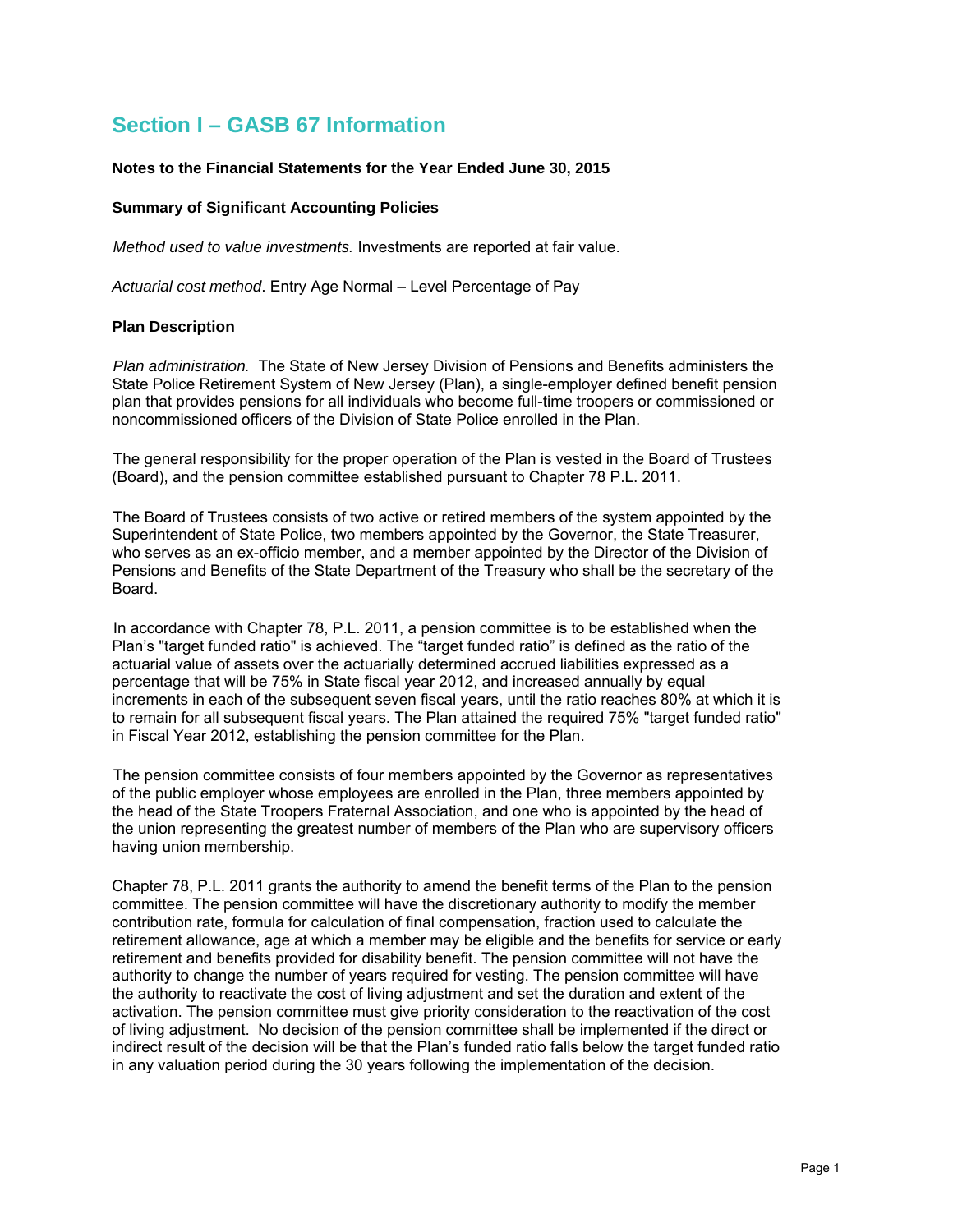*Plan membership.* Pension plan membership consisted of the following:

|                                                            | June 30, 2013 | June 30, 2014 |
|------------------------------------------------------------|---------------|---------------|
| Inactive plan members or beneficiaries currently receiving | 3.253         | 3.409         |
| Inactive plan members entitled to but not yet receiving    |               |               |
| Active plan members                                        | 2.481         | 2,522         |
|                                                            | 5,734         | <u>5,931</u>  |

*Benefits provided.* Please see Section III of the report for a summary of plan provisions.

*Contributions.* The Board establishes contributions based on an actuarially determined contribution recommended by an independent actuary and a contribution for the Non-Contributory Group Insurance Premium Fund (NCGIPF). The actuarially determined contribution is the estimated amount necessary to finance the costs of benefits earned by plan members during the year, with an additional amount to finance a portion of any unfunded accrued liability. For the year ended June 30, 2015, the State contributed \$38,527,297 to the plan per the financial statement. This amount excludes transfers from other systems. In addition, the administrative loan fee revenue is not included and has been used as an offset to administrative expenses.

#### **Investments**

*Rate of return.* The money-weighted rate of return expresses investment performance, net of investment expense, adjusted for the changing amounts actually invested. A system specific moneyweighted rate of return has not been calculated. The annual money-weighted rate of return on pension plan investments, net of pension plan investment expense, for the co-mingled trust is as follows.

| June 30, 2014 | June 30, 2015 |
|---------------|---------------|
| 16.636%       | 4.05%         |

#### **Receivables**

N/A.

#### **Net Pension Liability**

The components of the net pension liability were as follows:

|                                             | June 30, 2014   | June 30, 2015   |
|---------------------------------------------|-----------------|-----------------|
| Total pension liability                     | 4.246.118.723   | 4,821,505,776   |
| Plan fiduciary net position                 | (1,937,956,394) | (1,867,709,111) |
| State's net pension liability               | 2,308,162,329   | 2,953,796,665   |
| Plan fiduciary net position as a percentage |                 |                 |
| of the total pension liability              | 45.64%          | 38.74%          |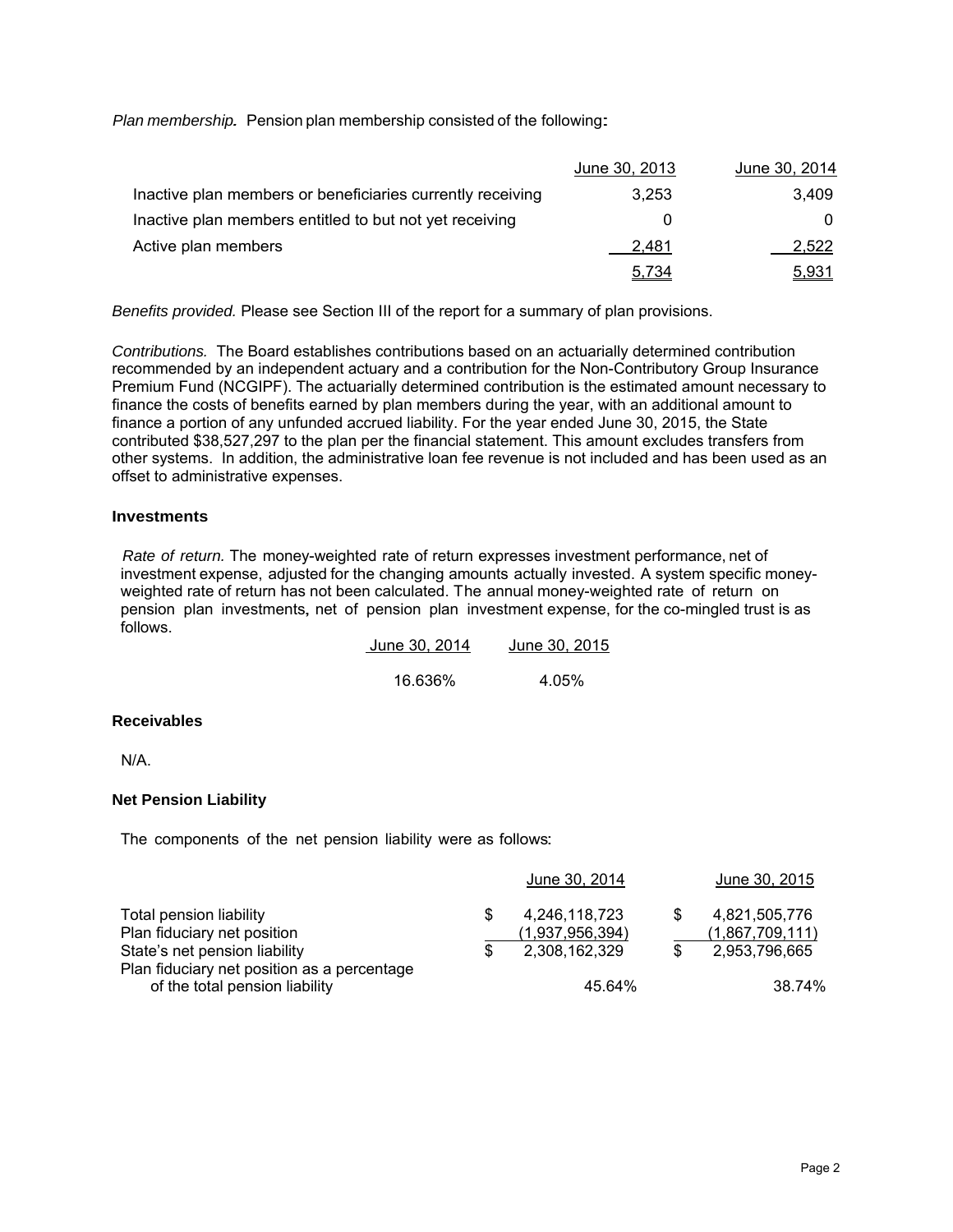#### **Actuarial assumptions**

The total pension liability as of June 30, 2015 was determined by rolling forward the Plan's total pension liability as of July 1, 2014 to June 30, 2015 using the following actuarial assumptions, applied to all periods included in the measurement. In addition, an amount of \$222,557 has been added to the liability as of June 30, 2015 equal to the amount in the June 30, 2015 Plan Fiduciary Net Position for transfers from other Systems. All other methods and assumptions used to determine the total pension liability are set forth in Section II and are consistent with the assumptions used for the July 1, 2014 actuarial valuation.

The actuarial cost method used to develop the total pension liability is the Entry Age Normal Cost-Level Percent of Pay method, as required by GASB Statements No. 67.

#### **Long-Term Expected Rate of Return**

The arithmetic mean return on the portfolio was determined using a building-block method in which best-estimate ranges of expected future real rates of return (expected returns, net of pension plan investment expense and inflation) are developed for each major asset class. These ranges are combined to produce the long-term expected rate of return by weighting the expected future real rates of return by the target asset allocation percentage and by adding expected inflation. Best estimates of arithmetic rates of return for each major asset class included in the pension plan's target asset allocation as of June 30, 2015 are summarized in the following table. The capital market assumptions are per Buck's investment consulting practice for 2015.

|                                                                  |                                 |                                     | Long-Term                           |
|------------------------------------------------------------------|---------------------------------|-------------------------------------|-------------------------------------|
|                                                                  |                                 |                                     | <b>Expected</b><br><b>Real Rate</b> |
| <b>Asset Class</b>                                               | <b>Index</b>                    | <b>Target</b><br><b>Allocation*</b> | of Return                           |
|                                                                  |                                 |                                     |                                     |
| Cash                                                             | Citigroup 90-Day T-Bills        | 5.00%                               | 1.04%                               |
| U.S. Treasuries                                                  | Barclays Long U.S. Treasury     | 1.75%                               | 1.64%                               |
| <b>Investment Grade Credit</b>                                   | Aggregate Bonds                 | 10.00%                              | 1.79%                               |
| Mortgages                                                        | <b>Barclays Mortgage</b>        | 2.10%                               | 1.62%                               |
| <b>High Yield Bonds</b>                                          | <b>Barclays High Yield</b>      | 2.00%                               | 4.03%                               |
| Inflation-Indexed Bonds                                          | Barclays U.S. TIPS              | 1.50%                               | 3.25%                               |
| <b>Broad US Equities</b>                                         | Wilshire 5000/Russell 3000      | 27.25%                              | 8.52%                               |
| <b>Developed Foreign Equities</b>                                | <b>MSCI EAFE</b>                | 12.00%                              | 6.88%                               |
| <b>Emerging Market Equities</b>                                  | <b>MSCI Emerging Markets</b>    | 6.40%                               | 10.00%                              |
| <b>Private Equity</b>                                            | <b>Cambridge Associates</b>     | 9.25%                               | 12.41%                              |
| Hedge Funds/Absolute Return                                      | <b>HFRI Fund of Funds</b>       | 12.00%                              | 4.72%                               |
| Real Estate (Property)                                           | <b>NCREIF Property Index</b>    | 2.00%                               | 6.83%                               |
| <b>Commodities</b>                                               | S&P GSCI                        | 1.00%                               | 5.32%                               |
| Global Debt ex US                                                | Barclays Global Aggregate ex US | 3.50%                               | $-0.40%$                            |
| <b>REIT</b>                                                      | <b>FTSE NAREIT</b>              | 4.25%                               | 5.12%                               |
|                                                                  |                                 |                                     |                                     |
| Assumed Inflation - Mean                                         |                                 |                                     | 3.04%                               |
| Assumed Inflation - Standard Deviation                           |                                 |                                     | 2.59%                               |
|                                                                  |                                 |                                     |                                     |
| Portfolio Arithmetic Mean Return                                 |                                 |                                     | 9.36%                               |
| <b>Portfolio Standard Derivation</b>                             |                                 |                                     | 11.94%                              |
|                                                                  |                                 |                                     |                                     |
| Long-Term Expected Rate of Return<br>selected by State Treasurer |                                 |                                     | 7.90%                               |
|                                                                  |                                 |                                     |                                     |

\*Based on target asset allocation for 2015.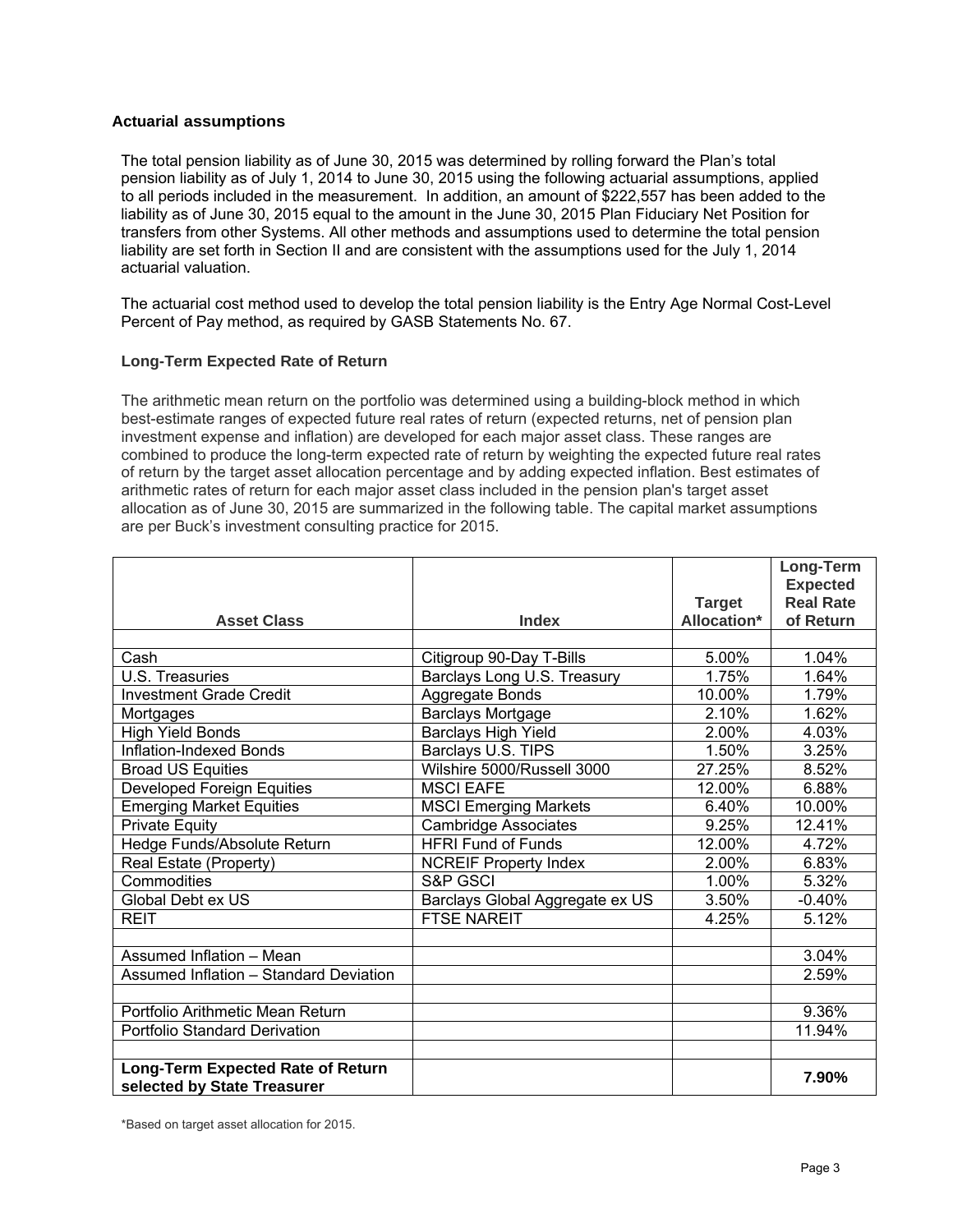The Tables presented in pages 8 through 11 illustrate the projections and calculations used to determine the discount rate as required by paragraphs 40−45 of this Statement as of June 30, 2015. A similar analysis was performed in determining the discount rate as of June 30, 2014. The discount rate is the single rate that reflects (1) the long-term expected rate of return on Plan investments that are expected to be used to finance the payment of benefits, to the extent that the Plan's fiduciary net position is projected to be sufficient to make projected benefit payments and Plan assets are expected to be invested using a strategy to achieve that return, and (2) a yield or index rate for 20-year, tax-exempt general obligation municipal bonds with an average rating of AA/Aa or higher (or equivalent quality on another scale), to the extent that the conditions for use of the long-term expected rate of return are not met.

*Discount rate.* The discount rates used to measure the total pension liability were 5.12% as of June 30, 2014 and 4.59% as of June 30, 2015. As discussed with the Division of Pensions and Benefits, the projection of cash flows used to determine the discount rate as of June 30, 2015 assumed:

- In accordance with Paragraph 37 of GASB Statement No. 67, the projection of the Plan's fiduciary net position and projected benefit payments were based on the recommended demographic assumptions of the July 1, 2011 – June 30, 2014 Experience Study, which was approved by the Board of Trustees on January 26, 2016. Please see Section II of the report for a summary of the revised demographic assumptions.
- In accordance with Paragraph 42 of the GASB Statement No. 67, the State will contribute 22.02% of the actuarially determined contribution and 100% of its NCGIPF contribution. The 22.02% contribution rate is the average of the actual State contribution amounts paid in the last five years in comparison to the annual actuarially determined contributions.

Based on these assumptions, the pension Plan's fiduciary net position was projected to be available to make all projected future benefit payments of current Plan members until fiscal year 2033. Municipal bond rates of 4.29% as of June 30, 2014 and 3.80% as of June 30, 2015 were used in the development of the blended GASB discount rate after that point. As selected by the State Treasurer, the rates are based on the Bond Buyer Go 20-Bond Municipal Bond Index. Based on the long-term rate of return of 7.90% and the municipal bond rates of 4.29% as of June 30, 2014 and 3.80% as of June 30, 2015, the blended GASB discount rates are 5.12% as of June 30, 2014 and 4.59% as of June 30, 2015. The assumed discount rates have been determined in accordance with the method prescribed by GASB Statement No. 67. We believe this assumption is reasonable for the purposes of the measurements required by the Statement.

The projections of the Fiduciary Net Plan Position are based on contributions to the plan in accordance with the State's current funding policy. Should contributions to the Plan be different from those based on the State's current funding policy, the results shown in Tables 1 and 2 would reflect the new contribution policy and may result in the Fiduciary Net Plan Position not being sufficient to cover the Plan's benefit payments at some other future date and thus changing the discount rate used to determine the Plan's Total Pension Liability.

*Sensitivity of the net pension liability to changes in the discount rate.* The following presents the net pension liability, calculated using the discount rate of 4.59%, as well as what the State's net pension liability would be if it were calculated using a discount rate that is 1-percentage-point lower (3.59%) or 1-percentage-point higher (5.59%) than the current rate:

|                       | $1\%$           | <b>Current</b>       | $1\%$           |
|-----------------------|-----------------|----------------------|-----------------|
|                       | <b>Decrease</b> | <b>Discount Rate</b> | <b>Increase</b> |
|                       | (3.59%)         | $(4.59\%)$           | $(5.59\%)$      |
| Net Pension Liability | \$3,714,159,123 | \$2,953,796,665      | \$2,347,389,106 |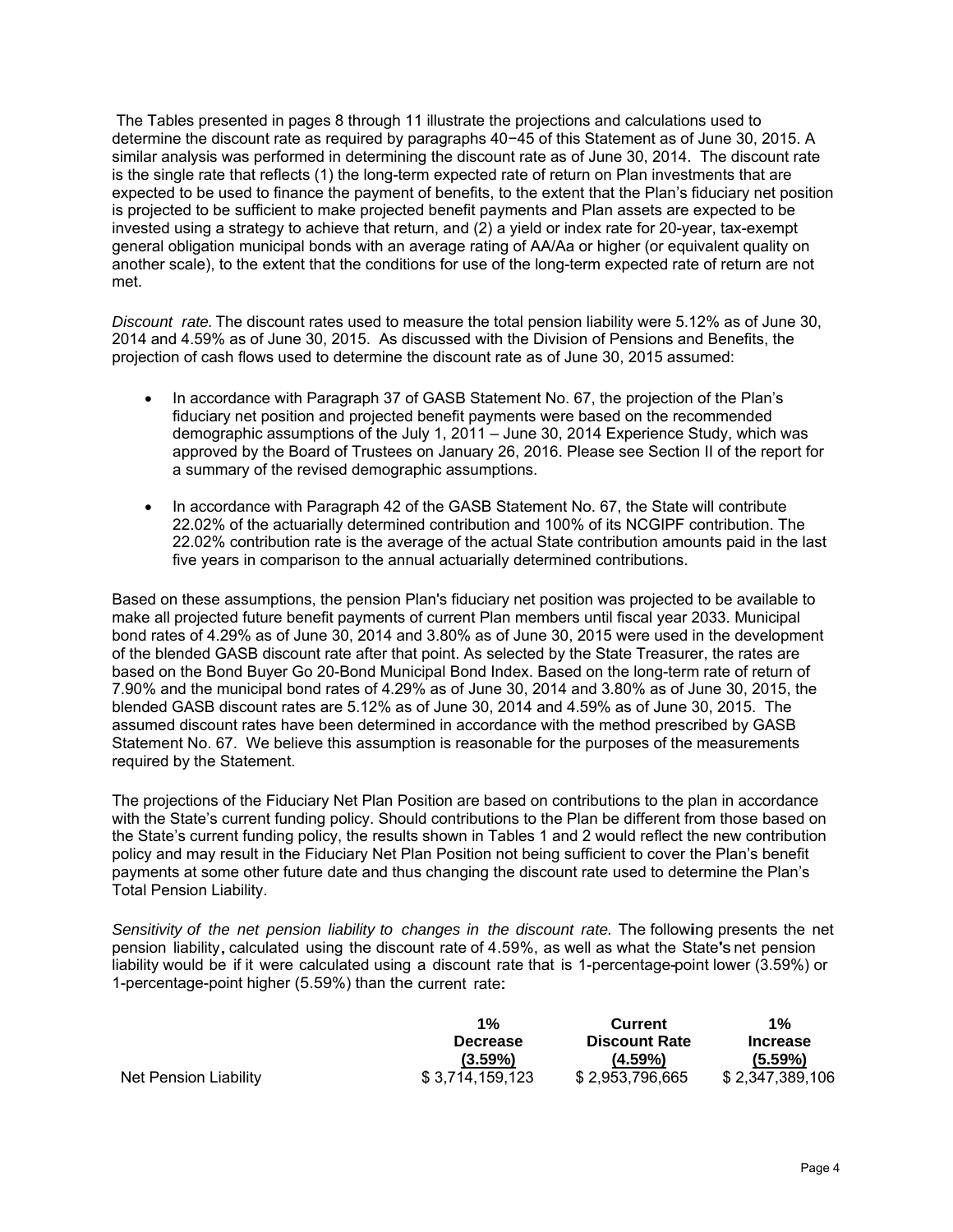#### **Schedules of Required Supplementary Information**

|                                                                                                                                          | Increase (Decrease)                      |                                                    |                                              |  |  |  |  |  |
|------------------------------------------------------------------------------------------------------------------------------------------|------------------------------------------|----------------------------------------------------|----------------------------------------------|--|--|--|--|--|
| <b>Changes in Net Pension Liability</b>                                                                                                  | <b>Total Pension</b><br>Liability<br>(a) | <b>Plan Fiduciary</b><br><b>Net Positon</b><br>(b) | <b>Net Pension</b><br>Liability<br>(a) - (b) |  |  |  |  |  |
| Balances as of June 30, 2014                                                                                                             | \$4,246,118,723                          | \$1,937,956,394                                    | \$2,308,162,329                              |  |  |  |  |  |
| Changes for the year:                                                                                                                    |                                          |                                                    |                                              |  |  |  |  |  |
| Service cost                                                                                                                             | 93,740,921                               |                                                    | 93,740,921                                   |  |  |  |  |  |
| Interest on total pension liability                                                                                                      | 216,980,562                              |                                                    | 216,980,562                                  |  |  |  |  |  |
| Effect of plan changes                                                                                                                   |                                          |                                                    | O                                            |  |  |  |  |  |
| Effect of economic/demographic (gains)                                                                                                   |                                          |                                                    |                                              |  |  |  |  |  |
| or losses                                                                                                                                | 35,245,543                               |                                                    | 35,245,543                                   |  |  |  |  |  |
| Effect of assumptions changes or inputs                                                                                                  | 435,691,094                              |                                                    | 435,691,094                                  |  |  |  |  |  |
| Benefit payments                                                                                                                         | (206,493,624)                            | (206, 493, 624)                                    | 0                                            |  |  |  |  |  |
| Administrative expenses                                                                                                                  |                                          | (351, 723)                                         | 351,723                                      |  |  |  |  |  |
| Member contributions                                                                                                                     |                                          | 22,315,430                                         | (22, 315, 430)                               |  |  |  |  |  |
| Net investment income                                                                                                                    |                                          | 75,532,780                                         | (75, 532, 780)                               |  |  |  |  |  |
| <b>Employer contributions</b>                                                                                                            |                                          | 38,527,297                                         | (38, 527, 297)                               |  |  |  |  |  |
| Transfers from other systems                                                                                                             | 222,557                                  | 222,557                                            | 0                                            |  |  |  |  |  |
| Balances as of June 30, 2015                                                                                                             | \$4,821,505,776                          | \$1,867,709,111                                    | \$2,953,796,665                              |  |  |  |  |  |
| Plan fiduciary net position as a percentage of the total pension liability                                                               |                                          |                                                    | 38.74%                                       |  |  |  |  |  |
| Covered-employee payroll as of the July 1, 2014 actuarial valuation<br>Net pension liability as a percentage of covered-employee payroll |                                          | \$                                                 | 262,496,289<br>1,125.27%                     |  |  |  |  |  |

#### **Schedule of Changes in The State's Net Pension Liability and Related Ratios**

#### **Notes to Schedule:**

#### *Benefit changes.* None.

*Changes of assumptions.* The discount rate changed from 5.12% as of June 30, 2014 to 4.59% as of June 30, 2015 in accordance with Paragraph 44 of the GASB Statement No. 67. In addition, an assumption with regard to future increases in the Social Security Wage Base and the 401(a)(17) compensation limit have been added as indicated in Section II. Finally, the Total Pension Liability as of June 30, 2015 was prepared using demographic assumptions recommended on the basis of the July 1, 2011 – June 30, 2014 Experience Study. Please see Section II of the report for a summary of the revised demographic assumptions.

Employer Contributions. Includes the State's actual contributions of \$37,358,000 and contributions to the NCGIPF of \$1,169,297.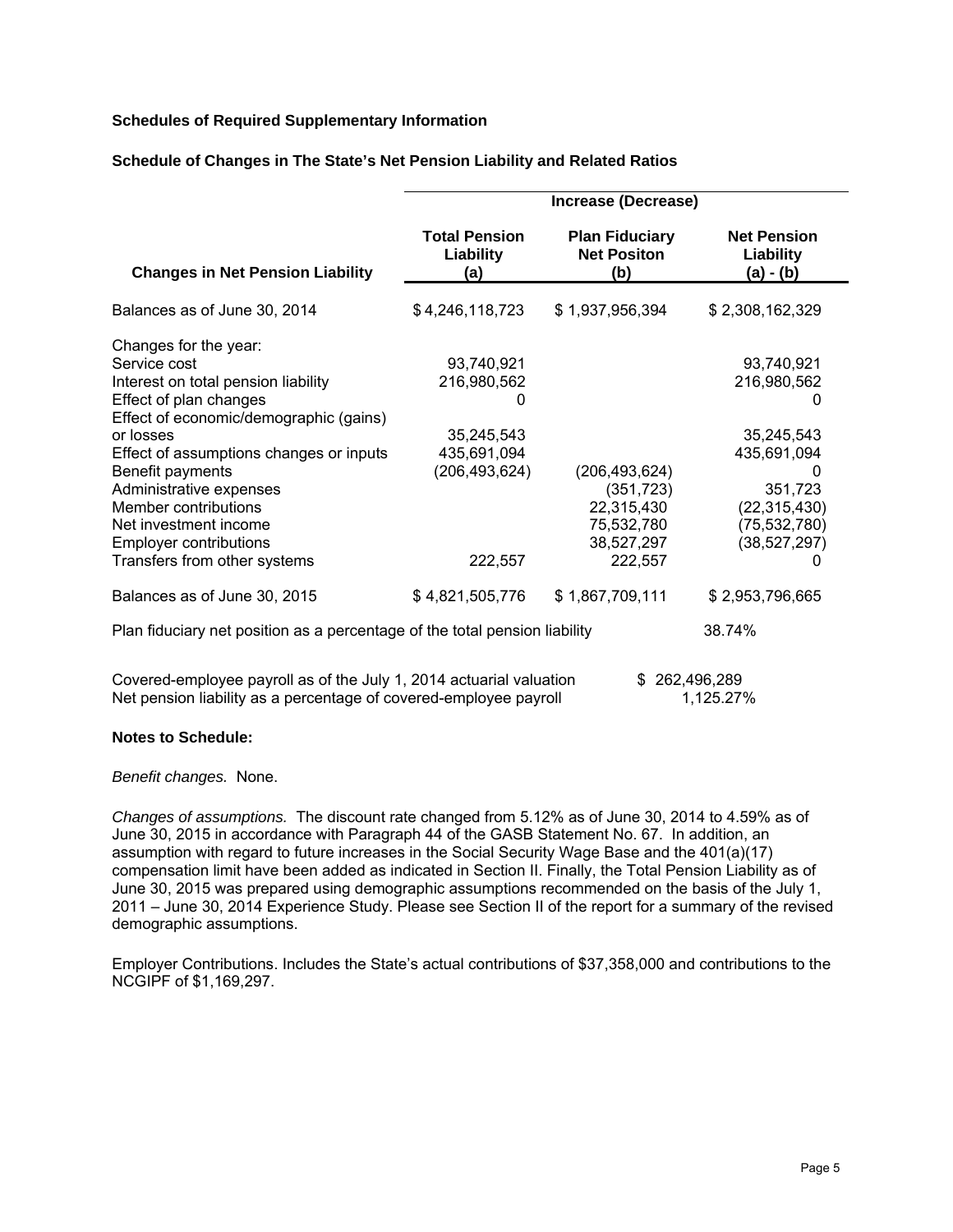#### **Schedule of State Contributions**

|                                                                  | 2014          | 2015             |
|------------------------------------------------------------------|---------------|------------------|
| Actuarially determined contribution                              | \$105,093,378 | $$110,904,703^2$ |
| Contributions related to the actuarially determined contribution | \$ 36.379.273 | $$38,527,297^3$  |
| Contribution deficiency (excess)                                 | \$ 68.714.105 | \$72.377.406     |

1. The above actuarially determined contribution is based on the assumption and methods in effect as of July 1, 2012.<br>2. The above actuarially determined contribution is based on the assumption and methods in effect as of

2. The above actuarially determined contribution is based on the assumption and methods in effect as of July 1, 2013.

3. The amount represents the actual employer contributions made during fiscal year ending June 30, 2015.

#### **Notes to Schedule**

Valuation date: Actuarially determined contributions are calculated as of the July 1 preceding the fiscal year in which contributions are made. That is, the contribution calculated as of the July 1, 2013 actuarial valuation will be made during the fiscal year ended June 30, 2015.

The methods and assumptions used to determine the actuarially determined contributions to the plan are set forth in Appendix B in the July 1, 2013 valuation report.

#### **Schedule of Investment Returns**

|                                       | 2014    | 2015  |
|---------------------------------------|---------|-------|
| Annual money-weighted rate of return, |         |       |
| net of investment expenses            | 16.636% | 4.05% |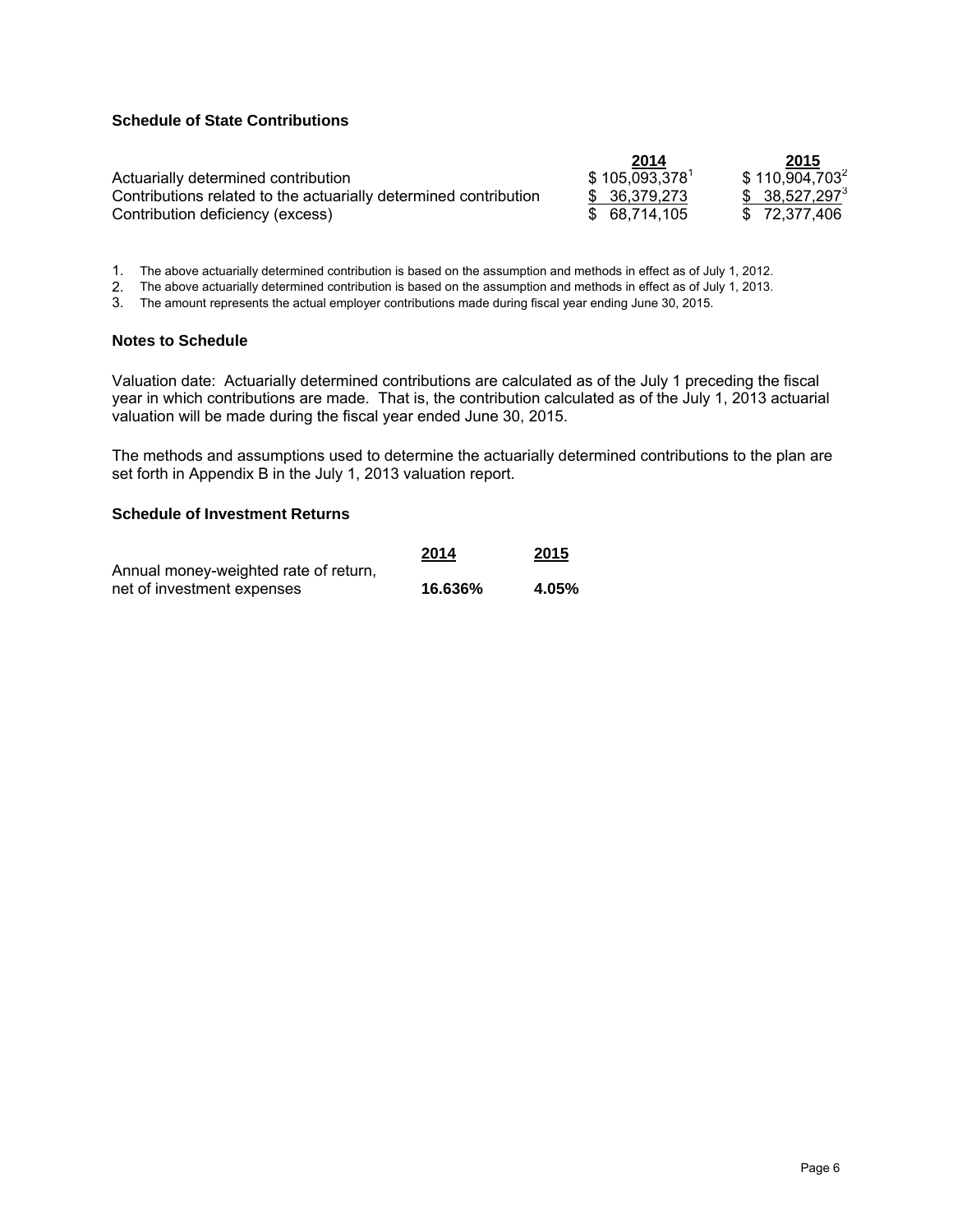## Table 1

# Projection of Fiduciary Net Position

**(000's omitted)**

| Beginning   |                      |               |                            |               |                | Projected    | Ending               |  |
|-------------|----------------------|---------------|----------------------------|---------------|----------------|--------------|----------------------|--|
| Fiscal Year | <b>Fiduciary Net</b> | Member        | Employer<br><b>Benefit</b> |               | Administrative | Investment   | <b>Fiduciary Net</b> |  |
| June 30     | <b>Plan Position</b> | Contributions | Contributions              | Payments      | Expenses       | Earnings     | Plan Position        |  |
|             |                      |               |                            |               |                |              |                      |  |
| 2015        | \$<br>1,937,956      | \$<br>22,315  | \$<br>38,750               | \$<br>206.494 | 352<br>\$      | \$<br>75,534 | \$<br>1,867,709      |  |
| 2016        | 1,867,709            | 19,266        | 28,395                     | 214,979       | 362            | 140,040      | 1,840,069            |  |
| 2017        | 1,840,069            | 19,113        | 31,591                     | 220,200       | 371            | 137,653      | 1,807,855            |  |
| 2018        | 1,807,855            | 19,148        | 34,115                     | 223,740       | 377            | 134,978      | 1,771,979            |  |
| 2019        | 1,771,979            | 19,026        | 36,859                     | 228,325       | 385            | 131,966      | 1,731,120            |  |
| 2020        | 1,731,120            | 18,714        | 39,626                     | 234,378       | 395            | 128,495      | 1,683,182            |  |
| 2021        | 1,683,182            | 18,140        | 42,369                     | 242,338       | 407            | 124,378      | 1,625,324            |  |
| 2022        | 1,625,324            | 17,759        | 45,475                     | 249,691       | 419            | 119,513      | 1,557,961            |  |
| 2023        | 1,557,961            | 17,451        | 48,763                     | 256,183       | 430            | 113,931      | 1,481,493            |  |
| 2024        | 1,481,493            | 16,871        | 52,368                     | 264,742       | 443            | 107,541      | 1,393,088            |  |
| 2025        | 1,393,088            | 16,350        | 56,111                     | 272,262       | 455            | 100,251      | 1,293,083            |  |
| 2026        | 1,293,083            | 16,038        | 60,219                     | 277,839       | 465            | 92,129       | 1,183,165            |  |
| 2027        | 1,183,165            | 14,972        | 64,629                     | 289,099       | 479            | 82,966       | 1,056,154            |  |
| 2028        | 1,056,154            | 13,819        | 69,052                     | 300,660       | 493            | 72,444       | 910,316              |  |
| 2029        | 910,316              | 12,912        | 73,787                     | 309,885       | 508            | 60,534       | 747,156              |  |
| 2030        | 747,156              | 11,741        | 79,091                     | 320,795       | 523            | 47,178       | 563,848              |  |
| 2031        | 563,848              | 9,993         | 84,630                     | 335,922       | 539            | 32,041       | 354,051              |  |
| 2032        | 354,051              | 8,298         | 88,647                     | 349,842       | 555            | 14,865       | 115,464              |  |
| 2033        | 115,464              | 7,058         | 92,899                     | 359,390       | 570            | 0            | 0                    |  |
| 2034        | 0                    | 0             | 0                          | 368,404       | 584            | 0            | 0                    |  |
| 2035        | 0                    | 0             | 0                          | 377,233       | 598            | 0            | $\pmb{0}$            |  |
| 2036        | 0                    | 0             | 0                          | 381,764       | 606            | 0            | 0                    |  |
| 2037        | 0                    | 0             | 0                          | 382,500       | 607            | 0            | $\pmb{0}$            |  |
| 2038        | 0                    | 0             | 0                          | 383,154       | 608            | 0            | 0                    |  |
| 2039        | 0                    | $\pmb{0}$     | 0                          | 386,648       | 613            | 0            | 0                    |  |
| 2040        | $\mathbf 0$          | $\pmb{0}$     | 0                          | 389,170       | 617            | 0            | $\mathsf 0$          |  |
| 2041        | 0                    | 0             | 0                          | 387,363       | 614            | 0            | $\pmb{0}$            |  |
| 2042        | 0                    | 0             | 0                          | 384,156       | 609            | 0            | $\pmb{0}$            |  |
| 2043        | 0                    | $\pmb{0}$     | 0                          | 379,760       | 602            | 0            | $\pmb{0}$            |  |
| 2044        | 0                    | 0             | 0                          | 374,447       | 594            | 0            | 0                    |  |
| 2045        | 0                    | 0             | 0                          | 368,518       | 585            | 0            | 0                    |  |
| 2046        | $\mathbf 0$          | 0             | 0                          | 362,191       | 574            | 0            | 0                    |  |
| 2047        | $\mathbf 0$          | 0             | 0                          | 355,508       | 564            | 0            | 0                    |  |
| 2048        | $\mathbf 0$          | 0             | 0                          | 348,589       | 553            | 0            | 0                    |  |
| 2049        | $\mathbf 0$          | 0             | 0                          | 341,429       | 542            | 0            | 0                    |  |
| 2050        | 0                    | $\pmb{0}$     | 0                          | 334,016       | 530            | 0            | $\pmb{0}$            |  |
| 2051        | 0                    | $\mathsf 0$   | 0                          | 326,340       | 518            | 0            | 0                    |  |
| 2052        | 0                    | $\mathsf 0$   | 0                          | 318,392       | 505            | 0            | 0                    |  |
| 2053        | 0                    | 0             | 0                          | 310,170       | 492            | 0            | 0                    |  |
| 2054        | 0                    | 0             | 0                          | 301,674       | 478            | 0            | 0                    |  |
| 2055        | 0                    | 0             | 0                          | 292,910       | 465            | 0            | $\pmb{0}$            |  |
| 2056        | 0                    | 0             | 0                          | 283,889       | 450            | 0            | 0                    |  |
| 2057        | 0                    | 0             | 0                          | 274,628       | 436            | 0            | 0                    |  |
| 2058        | 0                    | 0             | 0                          | 265,151       | 421            | 0            | 0                    |  |
| 2059        | $\mathbf 0$          | $\pmb{0}$     | 0                          | 255,487       | 405            | 0            | 0                    |  |
| 2060        | $\Omega$             | $\mathbf 0$   | 0                          | 245,669       | 390            | 0            | 0                    |  |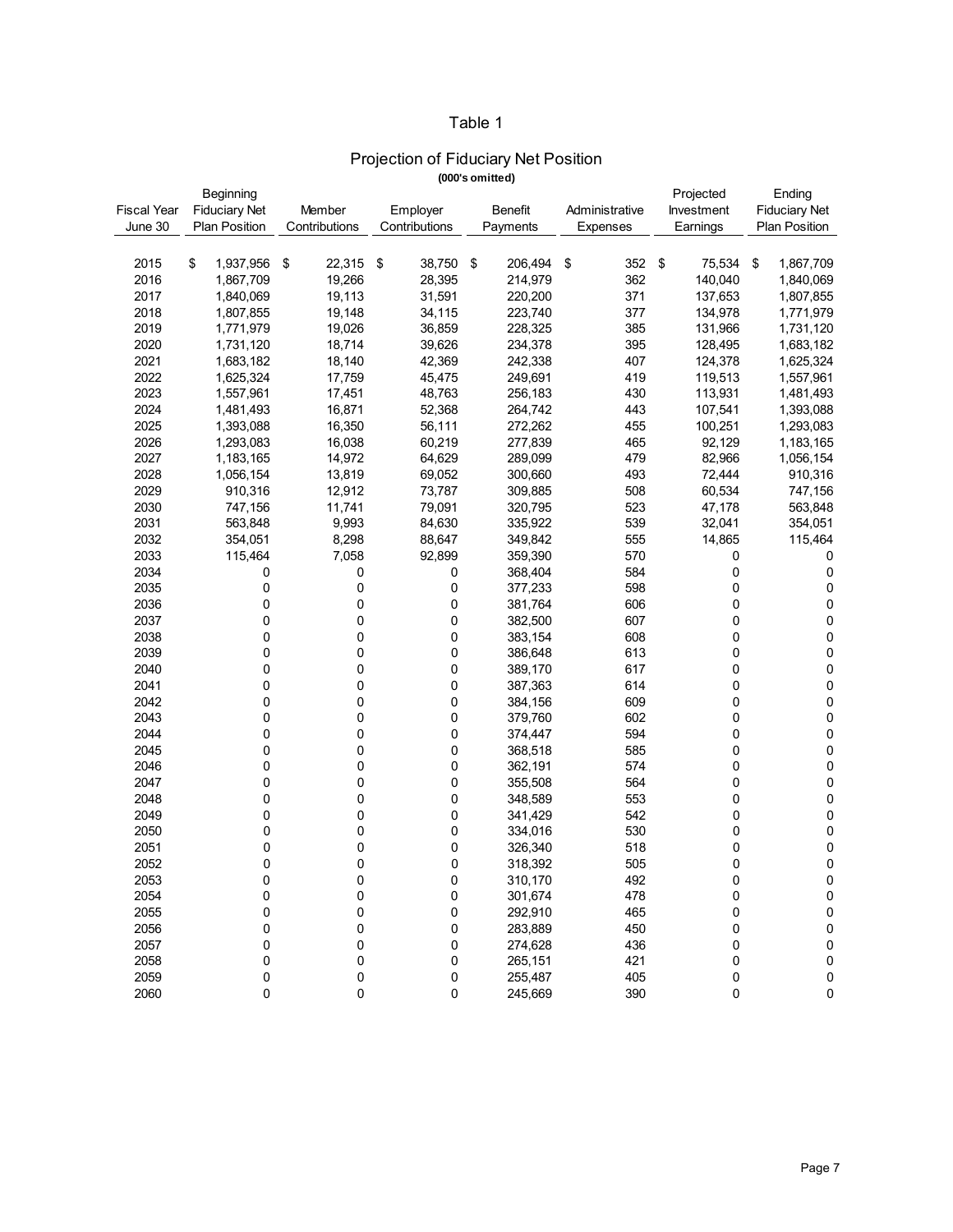| Table 1                              |
|--------------------------------------|
| (continued)                          |
| Projection of Fiduciary Net Position |
| (000's omitted)                      |

|                    | Beginning            |               |               |                  |                |            | Ending               |
|--------------------|----------------------|---------------|---------------|------------------|----------------|------------|----------------------|
| <b>Fiscal Year</b> | <b>Fiduciary Net</b> | Member        | Employer      | <b>Benefit</b>   | Administrative | Investment | <b>Fiduciary Net</b> |
| June 30            | <b>Plan Position</b> | Contributions | Contributions | Payments         | Expenses       | Earnings   | Plan Position        |
|                    |                      |               |               |                  |                |            |                      |
| 2061               | \$<br>0              | \$<br>0       | 0             | 235,732 \$       | 374            | \$<br>0    | $\pmb{0}$            |
|                    |                      |               |               |                  |                |            | \$                   |
| 2062               | 0                    | 0             | 0             | 225,711          | 358            | 0          | $\pmb{0}$            |
| 2063               | 0                    | 0             | 0             | 215,643          | 342            | 0          | $\pmb{0}$            |
| 2064               | 0                    | 0             | 0             | 205,556          | 326            | 0          | 0                    |
| 2065               | 0                    | 0             | 0             | 195,480          | 310            | 0          | $\pmb{0}$            |
| 2066               | 0                    | 0             | 0             | 185,436          | 294            | 0          | $\pmb{0}$            |
| 2067               | 0                    | 0             | 0             | 175,439          | 278            | 0          | 0                    |
| 2068               | 0                    | 0             | 0             | 165,503          | 263            | 0          | 0                    |
| 2069               | 0                    | 0             | 0             | 155,633          | 247            | 0          | $\mathsf 0$          |
| 2070               | 0                    | 0             | 0             | 145,842          | 231            | 0          | $\pmb{0}$            |
| 2071               | 0                    | 0             | 0             | 136,140          | 216            | 0          | $\pmb{0}$            |
|                    |                      |               |               |                  |                |            |                      |
| 2072               | 0                    | 0             | 0             | 126,543          | 201            | 0          | $\mathbf 0$          |
| 2073               | 0                    | 0             | $\pmb{0}$     | 117,073          | 186            | 0          | $\pmb{0}$            |
| 2074               | 0                    | 0             | 0             | 107,756          | 171            | 0          | $\pmb{0}$            |
| 2075               | 0                    | 0             | 0             | 98,627           | 156            | 0          | $\pmb{0}$            |
| 2076               | 0                    | 0             | 0             | 89,720           | 142            | 0          | $\pmb{0}$            |
| 2077               | 0                    | 0             | 0             | 81,086           | 129            | 0          | $\pmb{0}$            |
| 2078               | 0                    | 0             | 0             | 72,767           | 115            | 0          | $\pmb{0}$            |
| 2079               | 0                    | 0             | 0             | 64,818           | 103            | 0          | 0                    |
| 2080               | 0                    | 0             | 0             | 57,283           | 91             | 0          | $\pmb{0}$            |
| 2081               | 0                    | 0             | 0             | 50,209           | 80             | 0          | $\pmb{0}$            |
| 2082               | 0                    | 0             |               |                  | 69             |            |                      |
|                    |                      |               | 0             | 43,631           |                | 0          | $\pmb{0}$            |
| 2083               | 0                    | 0             | 0             | 37,579           | 60             | 0          | $\pmb{0}$            |
| 2084               | 0                    | 0             | 0             | 32,068           | 51             | 0          | $\mathsf 0$          |
| 2085               | 0                    | 0             | 0             | 27,104           | 43             | 0          | $\mathsf 0$          |
| 2086               | 0                    | 0             | 0             | 22,680           | 36             | 0          | $\pmb{0}$            |
| 2087               | 0                    | 0             | 0             | 18,784           | 30             | 0          | $\pmb{0}$            |
| 2088               | 0                    | 0             | 0             | 15,392           | 24             | 0          | $\pmb{0}$            |
| 2089               | 0                    | 0             | 0             | 12,473           | 20             | 0          | $\pmb{0}$            |
| 2090               | 0                    | 0             | 0             | 9,994            | 16             | 0          | $\pmb{0}$            |
| 2091               | 0                    | 0             | 0             | 7,913            | 13             | 0          | $\pmb{0}$            |
| 2092               | 0                    | 0             | 0             | 6,191            | 10             | 0          | $\pmb{0}$            |
| 2093               | 0                    | 0             | 0             | 4,783            | 8              | 0          | $\pmb{0}$            |
|                    |                      |               |               |                  |                |            |                      |
| 2094               | 0                    | 0             | 0             | 3,648            | 6              | 0          | $\pmb{0}$            |
| 2095               | 0                    | 0             | 0             | 2,745            | 4              | 0          | $\mathbf 0$          |
| 2096               | 0                    | 0             | 0             | 2,036            | 3              | 0          | $\mathsf 0$          |
| 2097               | 0                    | 0             | 0             | 1,488            | 2              | 0          | $\pmb{0}$            |
| 2098               | 0                    | 0             | 0             | 1,071            | $\overline{c}$ | 0          | $\mathsf 0$          |
| 2099               | 0                    | 0             | 0             | 758              | 1              | 0          | 0                    |
| 2100               | $\pmb{0}$            | $\pmb{0}$     | 0             | 528              | 1              | 0          | $\pmb{0}$            |
| 2101               | 0                    | 0             | 0             | 361              | 1              | 0          | $\pmb{0}$            |
| 2102               | 0                    | 0             | 0             | 242              | 0              | 0          | $\pmb{0}$            |
| 2103               | 0                    | 0             | 0             | 159              | 0              | 0          | $\pmb{0}$            |
| 2104               | 0                    | 0             | 0             | 102              | 0              | 0          | $\pmb{0}$            |
| 2105               | 0                    | 0             | 0             | 64               | 0              | 0          | $\pmb{0}$            |
|                    |                      |               |               |                  |                |            |                      |
| 2106               | 0                    | 0             | 0             | 39               | 0              | 0          | $\bf{0}$             |
| 2107               | 0                    | 0             | 0             | 24               | 0              | 0          | $\pmb{0}$            |
| 2108               | 0                    | 0             | 0             | 14               | 0              | 0          | $\bf{0}$             |
| 2109               | 0                    | 0             | 0             | 8                | 0              | 0          | $\bf{0}$             |
| 2110               | 0                    | 0             | 0             | 4                | 0              | 0          | $\pmb{0}$            |
| 2111               | 0                    | $\pmb{0}$     | 0             | $\boldsymbol{2}$ | 0              | 0          | $\pmb{0}$            |
| 2112               | 0                    | 0             | $\pmb{0}$     | 1                | 0              | 0          | 0                    |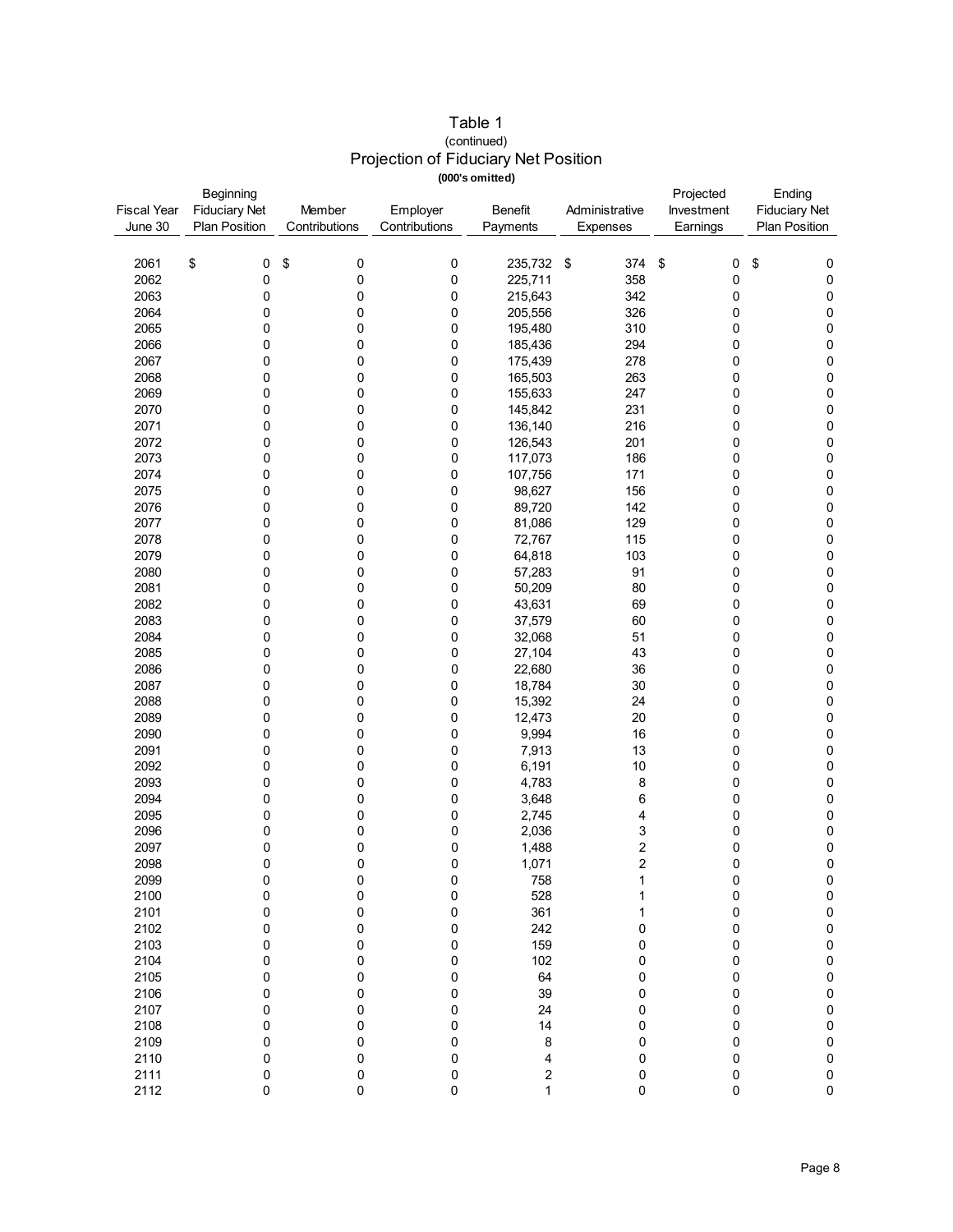### Table 2

## Actuarial Present Values of Projected Benefit Payments (000's omitted)

|             |                      |                | <b>Benefit Payments</b> |                       |    |          | Present Value of Benefit Payments |                       |    |            |    |                      |
|-------------|----------------------|----------------|-------------------------|-----------------------|----|----------|-----------------------------------|-----------------------|----|------------|----|----------------------|
| Fiscal Year | Beginning            |                | Unfunded                |                       |    |          | <b>Using Single</b>               |                       |    |            |    |                      |
| Ending      | <b>Fiduciary Net</b> | <b>Benefit</b> |                         |                       |    | Unfunded |                                   | <b>Funded Portion</b> |    | Portion at |    | <b>Discount Rate</b> |
| June 30     | <b>Plan Position</b> | Payments       |                         | <b>Funded Portion</b> |    | Portion  |                                   | at 7.90%              |    | 3.80%      |    | of 4.59%             |
|             |                      |                |                         |                       |    |          |                                   |                       |    |            |    |                      |
|             |                      | \$             |                         |                       |    |          | \$                                |                       |    |            |    |                      |
| 2015        | \$<br>1,937,956      | 206,494        | \$                      | 206,494               | \$ | 0        |                                   | 198,791               | \$ | 0          | \$ | 201,916              |
| 2016        | 1,867,709            | 214,979        |                         | 214,979               |    | 0        |                                   | 191,807               |    | 0          |    | 200,996              |
| 2017        | 1,840,069            | 220,200        |                         | 220,200               |    | 0        |                                   | 182,081               |    | 0          |    | 196,849              |
| 2018        | 1,807,855            | 223,740        |                         | 223,740               |    | 0        |                                   | 171,463               |    | 0          |    | 191,244              |
| 2019        | 1,771,979            | 228,325        |                         | 228,325               |    | 0        |                                   | 162,165               |    | 0          |    | 186,605              |
| 2020        | 1,731,120            | 234,378        |                         | 234,378               |    | 0        |                                   | 154,277               |    | 0          |    | 183,153              |
| 2021        | 1,683,182            | 242,338        |                         | 242,338               |    | 0        |                                   | 147,837               |    | 0          |    | 181,068              |
| 2022        | 1,625,324            | 249,691        |                         | 249,691               |    | 0        |                                   | 141,170               |    | 0          |    | 178,382              |
| 2023        | 1,557,961            | 256,183        |                         | 256,183               |    | 0        |                                   | 134,235               |    | 0          |    | 174,994              |
| 2024        | 1,481,493            | 264,742        |                         | 264,742               |    | 0        |                                   | 128,564               |    | 0          |    | 172,912              |
| 2025        | 1,393,088            | 272,262        |                         | 272,262               |    | 0        |                                   | 122,536               |    | 0          |    | 170,026              |
| 2026        | 1,293,083            | 277,839        |                         | 277,839               |    | 0        |                                   | 115,890               |    | 0          |    | 165,900              |
| 2027        | 1,183,165            | 289,099        |                         | 289,099               |    | 0        |                                   | 111,758               |    | 0          |    | 165,054              |
| 2028        | 1,056,154            | 300,660        |                         | 300,660               |    | 0        |                                   | 107,717               |    | 0          |    | 164,128              |
| 2029        | 910,316              | 309,885        |                         | 309,885               |    | 0        |                                   | 102,894               |    | 0          |    | 161,746              |
| 2030        | 747,156              | 320,795        |                         | 320,795               |    | 0        |                                   | 98,718                |    | 0          |    | 160,098              |
| 2031        | 563,848              | 335,922        |                         | 335,922               |    | 0        |                                   | 95,804                |    | 0          |    | 160,297              |
| 2032        | 354,051              | 349,842        |                         | 349,842               |    | 0        |                                   | 92,469                |    | 0          |    | 159,619              |
| 2033        | 115,464              | 359,390        |                         | 115,464               |    | 243,926  |                                   | 28,284                |    | 122,352    |    | 156,785              |
| 2034        | 0                    | 368,404        |                         | 0                     |    | 368,404  |                                   | 0                     |    | 178,023    |    | 153,670              |
| 2035        | 0                    | 377,233        |                         | 0                     |    | 377,233  |                                   | 0                     |    | 175,616    |    | 150,453              |
| 2036        | 0                    | 381,764        |                         | 0                     |    | 381,764  |                                   | 0                     |    | 171,219    |    | 145,584              |
| 2037        | 0                    | 382,500        |                         | 0                     |    | 382,500  |                                   | 0                     |    | 165,269    |    | 139,468              |
| 2038        | $\mathbf 0$          | 383,154        |                         | 0                     |    | 383,154  |                                   | 0                     |    | 159,491    |    | 133,581              |
| 2039        | 0                    | 386,648        |                         | 0                     |    | 386,648  |                                   | 0                     |    | 155,053    |    | 128,888              |
| 2040        | 0                    | 389,170        |                         | 0                     |    | 389,170  |                                   | 0                     |    | 150,351    |    | 124,040              |
| 2041        | 0                    | 387,363        |                         | 0                     |    | 387,363  |                                   | 0                     |    | 144,174    |    | 118,051              |
| 2042        | 0                    | 384,156        |                         | 0                     |    | 384,156  |                                   | 0                     |    | 137,746    |    | 111,940              |
| 2043        |                      |                |                         |                       |    |          |                                   |                       |    |            |    |                      |
|             | 0                    | 379,760        |                         | 0                     |    | 379,760  |                                   | 0                     |    | 131,185    |    | 105,806              |
| 2044        | 0                    | 374,447        |                         | 0                     |    | 374,447  |                                   | 0                     |    | 124,614    |    | 99,752               |
| 2045        | 0                    | 368,518        |                         | 0                     |    | 368,518  |                                   | 0                     |    | 118,152    |    | 93,867               |
| 2046        | 0                    | 362,191        |                         | 0                     |    | 362,191  |                                   | 0                     |    | 111,872    |    | 88,211               |
| 2047        | 0                    | 355,508        |                         | 0                     |    | 355,508  |                                   | 0                     |    | 105,788    |    | 82,786               |
| 2048        | 0                    | 348,589        |                         | 0                     |    | 348,589  |                                   | 0                     |    | 99,931     |    | 77,616               |
| 2049        | 0                    | 341,429        |                         | 0                     |    | 341,429  |                                   | 0                     |    | 94,296     |    | 72,688               |
| 2050        | 0                    | 334,016        |                         | 0                     |    | 334,016  |                                   | 0                     |    | 88,871     |    | 67,992               |
| 2051        | 0                    | 326,340        |                         | 0                     |    | 326,340  |                                   | 0                     |    | 83,650     |    | 63,516               |
| 2052        | $\mathbf 0$          | 318,392        |                         | 0                     |    | 318,392  |                                   | $\mathbf{0}$          |    | 78,625     |    | 59,252               |
| 2053        | 0                    | 310,170        |                         | $\pmb{0}$             |    | 310,170  |                                   | 0                     |    | 73,791     |    | 55,191               |
| 2054        | 0                    | 301,674        |                         | 0                     |    | 301,674  |                                   | 0                     |    | 69,142     |    | 51,325               |
| 2055        | 0                    | 292,910        |                         | 0                     |    | 292,910  |                                   | 0                     |    | 64,676     |    | 47,649               |
| 2056        | 0                    | 283,889        |                         | 0                     |    | 283,889  |                                   | 0                     |    | 60,389     |    | 44,157               |
| 2057        | 0                    | 274,628        |                         | 0                     |    | 274,628  |                                   | 0                     |    | 56,280     |    | 40,843               |
| 2058        | 0                    | 265,151        |                         | 0                     |    | 265,151  |                                   | 0                     |    | 52,349     |    | 37,704               |
| 2059        | 0                    | 255,487        |                         | 0                     |    | 255,487  |                                   | 0                     |    | 48,595     |    | 34,737               |
| 2060        | 0                    | 245,669        |                         | 0                     |    | 245,669  |                                   | 0                     |    | 45,016     |    | 31,938               |
| 2061        | 0                    | 235,732        |                         | 0                     |    | 235,732  |                                   | 0                     |    | 41,614     |    | 29,302               |
| 2062        | 0                    | 225,711        |                         | 0                     |    | 225,711  |                                   | 0                     |    | 38,387     |    | 26,826               |
|             |                      |                |                         |                       |    |          |                                   |                       |    |            |    |                      |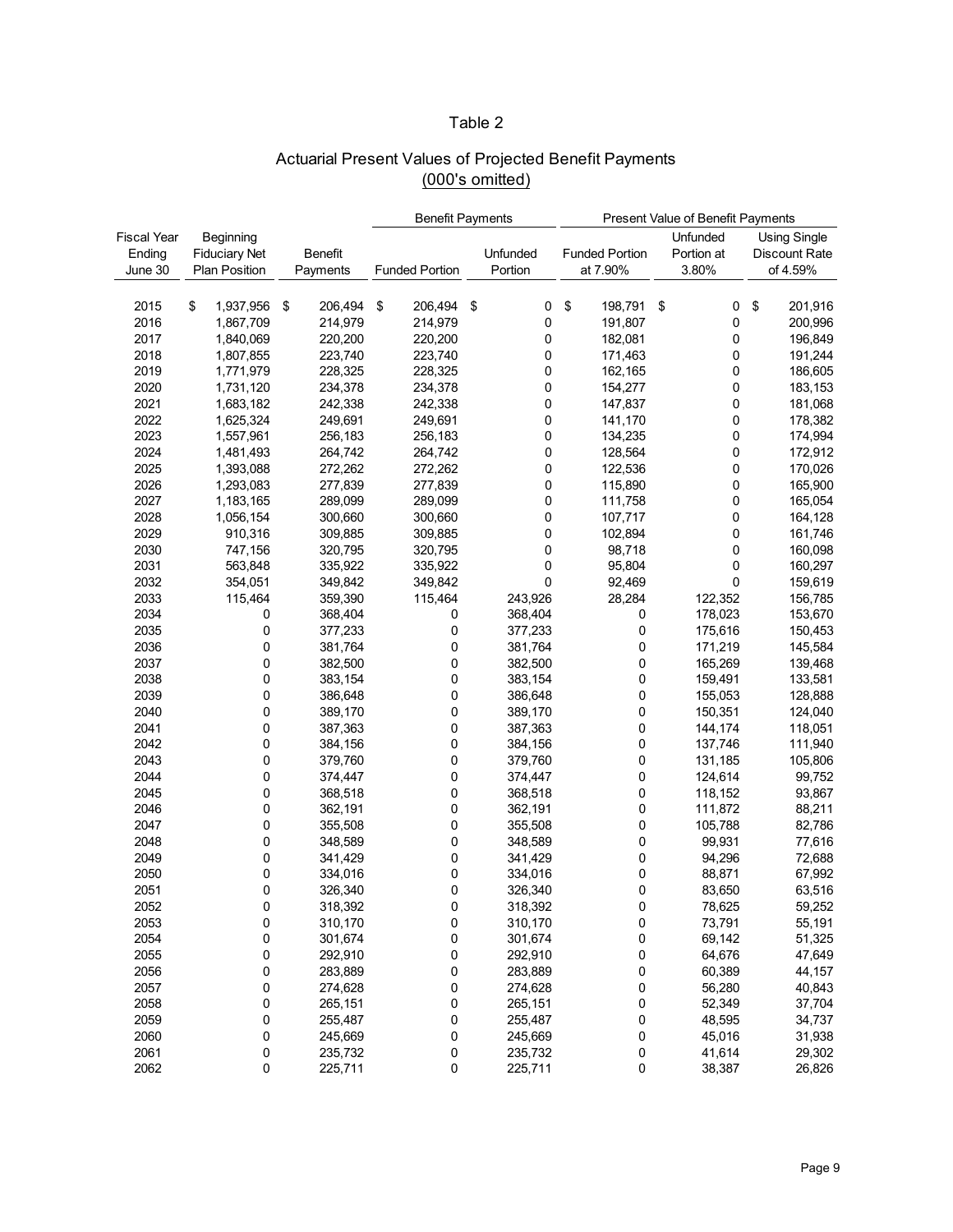|                    |                      |                  | <b>Benefit Payments</b> |                         |                       | Present Value of Benefit Payments   |                         |
|--------------------|----------------------|------------------|-------------------------|-------------------------|-----------------------|-------------------------------------|-------------------------|
| <b>Fiscal Year</b> | Beginning            |                  |                         |                         |                       | Unfunded                            | <b>Using Single</b>     |
| Ending             | <b>Fiduciary Net</b> | <b>Benefit</b>   |                         | Unfunded                | <b>Funded Portion</b> | Portion at                          | <b>Discount Rate</b>    |
| June 30            | <b>Plan Position</b> | Payments         | <b>Funded Portion</b>   | Portion                 | at 7.90%              | 3.80%                               | of 4.59%                |
|                    |                      |                  |                         |                         |                       |                                     |                         |
|                    |                      |                  |                         |                         |                       |                                     |                         |
| 2063               | \$<br>0              | \$<br>215,643    | \$<br>0                 | \$<br>215,643           | \$<br>0               | $\boldsymbol{\mathsf{S}}$<br>35,332 | 24,506<br>\$            |
| 2064               | 0                    | 205,556          | 0                       | 205,556                 | 0                     | 32,446                              | 22,335                  |
| 2065               | 0                    | 195,480          | 0                       | 195,480                 | 0                     | 29,726                              | 20,309                  |
| 2066               | 0                    | 185,436          | 0                       | 185,436                 | 0                     | 27,166                              | 18,421                  |
| 2067               | 0                    | 175,439          | 0                       | 175,439                 | 0                     | 24,761                              | 16,663                  |
| 2068               | 0                    | 165,503          | 0                       | 165,503                 | 0                     | 22,503                              | 15,030                  |
| 2069               | 0                    | 155,633          | 0                       | 155,633                 | 0                     | 20,387                              | 13,514                  |
| 2070               | 0                    | 145,842          | 0                       | 145,842                 | 0                     | 18,405                              | 12,109                  |
| 2071               | 0                    | 136,140          | 0                       | 136,140                 | 0                     | 16,551                              | 10,808                  |
| 2072               | 0                    | 126,543          | 0                       | 126,543                 | 0                     | 14,821                              | 9,605                   |
| 2073               | 0                    | 117,073          | 0                       | 117,073                 | 0                     | 13,210                              | 8,497                   |
| 2074               | 0                    | 107,756          | 0                       | 107,756                 | 0                     | 11,714                              | 7,478                   |
| 2075               | 0                    | 98,627           | 0                       | 98,627                  | 0                     | 10,329                              | 6,544                   |
| 2076               | 0                    | 89,720           | 0                       | 89,720                  | 0                     | 9,052                               | 5,692                   |
| 2077               | 0                    | 81,086           | 0                       | 81,086                  | 0                     | 7,882                               | 4,919                   |
| 2078               | 0                    | 72,767           | 0                       | 72,767                  | 0                     | 6,814                               | 4,220                   |
| 2079               | 0                    | 64,818           | 0                       | 64,818                  | 0                     | 5,847                               | 3,595                   |
| 2080               | 0                    | 57,283           | 0                       | 57,283                  | 0                     | 4,978                               | 3,037                   |
| 2081               | 0                    | 50,209           | 0                       | 50,209                  | 0                     | 4,204                               | 2,546                   |
| 2082               | 0                    | 43,631           | 0                       | 43,631                  | 0                     | 3,519                               | 2,115                   |
| 2083               | 0                    | 37,579           | 0                       | 37,579                  | 0                     | 2,920                               | 1,742                   |
| 2084               | 0                    | 32,068           | 0                       | 32,068                  | 0                     | 2,401                               | 1,421                   |
| 2085               | 0                    | 27,104           | 0                       | 27,104                  | 0                     | 1,955                               | 1,149                   |
| 2086               | 0                    | 22,680           | 0                       | 22,680                  | 0                     | 1,576                               | 919                     |
| 2087               | 0                    | 18,784           | 0                       | 18,784                  | 0                     | 1,257                               | 728                     |
| 2088               | 0                    | 15,392           | 0                       | 15,392                  | 0                     | 993                                 | 570                     |
| 2089               | 0                    | 12,473           | 0                       | 12,473                  | 0                     | 775                                 | 442                     |
| 2090               | 0                    | 9,994            | 0                       | 9,994                   | 0                     | 598                                 | 338                     |
| 2091               | 0                    | 7,913            | 0                       | 7,913                   | 0                     | 456                                 | 256                     |
| 2092               | 0                    | 6,191            | 0                       | 6,191                   | 0                     | 344                                 | 192                     |
| 2093               | 0                    | 4,783            | 0                       | 4,783                   | 0                     | 256                                 | 142                     |
| 2094               | 0                    | 3,648            | 0                       | 3,648                   | 0                     | 188                                 | 103                     |
| 2095               | 0                    | 2,745            | 0                       | 2,745                   | 0                     | 136                                 | 74                      |
| 2096               | 0                    | 2,036            | 0                       | 2,036                   | 0                     | 97                                  | 53                      |
| 2097               | 0                    | 1,488            | 0                       | 1,488                   | 0                     | 69                                  | 37                      |
| 2098               | 0                    | 1,071            | 0                       | 1,071                   | 0                     | 48                                  | 25                      |
| 2099               | 0                    | 758              | 0                       | 758                     | 0                     | 32                                  | 17                      |
| 2100               | 0                    | 528              | 0                       | 528                     | 0                     | 22                                  | 11                      |
| 2101               | 0                    | 361              | 0                       | 361                     | 0                     | 14                                  | $\overline{7}$          |
| 2102               | 0                    | 242              | 0                       | 242                     | 0                     | 9                                   | 5                       |
| 2103               | 0                    | 159              | 0                       | 159                     | 0                     | 6                                   | 3                       |
| 2104               | 0                    | 102              | 0                       | 102                     | 0                     | 4                                   | $\overline{\mathbf{c}}$ |
| 2105               | 0                    | 64               | 0                       | 64                      | 0                     | 2                                   | 1                       |
| 2106               |                      | 39               | 0                       | 39                      |                       | 1                                   | 1                       |
| 2107               | 0<br>0               | 24               |                         |                         | 0<br>0                |                                     |                         |
|                    |                      | 14               | 0                       | 24                      | 0                     | 1                                   | 0                       |
| 2108               | 0                    |                  | 0                       | 14                      |                       | 0                                   | 0                       |
| 2109<br>2110       | 0                    | 8                | 0                       | 8                       | 0                     | 0                                   | $\pmb{0}$               |
|                    | 0                    | 4                | 0                       | 4                       | 0                     | 0                                   | 0                       |
| 2111               | 0                    | $\boldsymbol{2}$ | 0                       | $\overline{\mathbf{c}}$ | 0                     | 0                                   | $\pmb{0}$               |
| 2112               | 0                    | 1                | 0                       | $\mathbf{1}$            | 0                     | 0                                   | 0                       |

### Table 2 Actuarial Present Values of Projected Benefit Payments (000's omitted) (continued)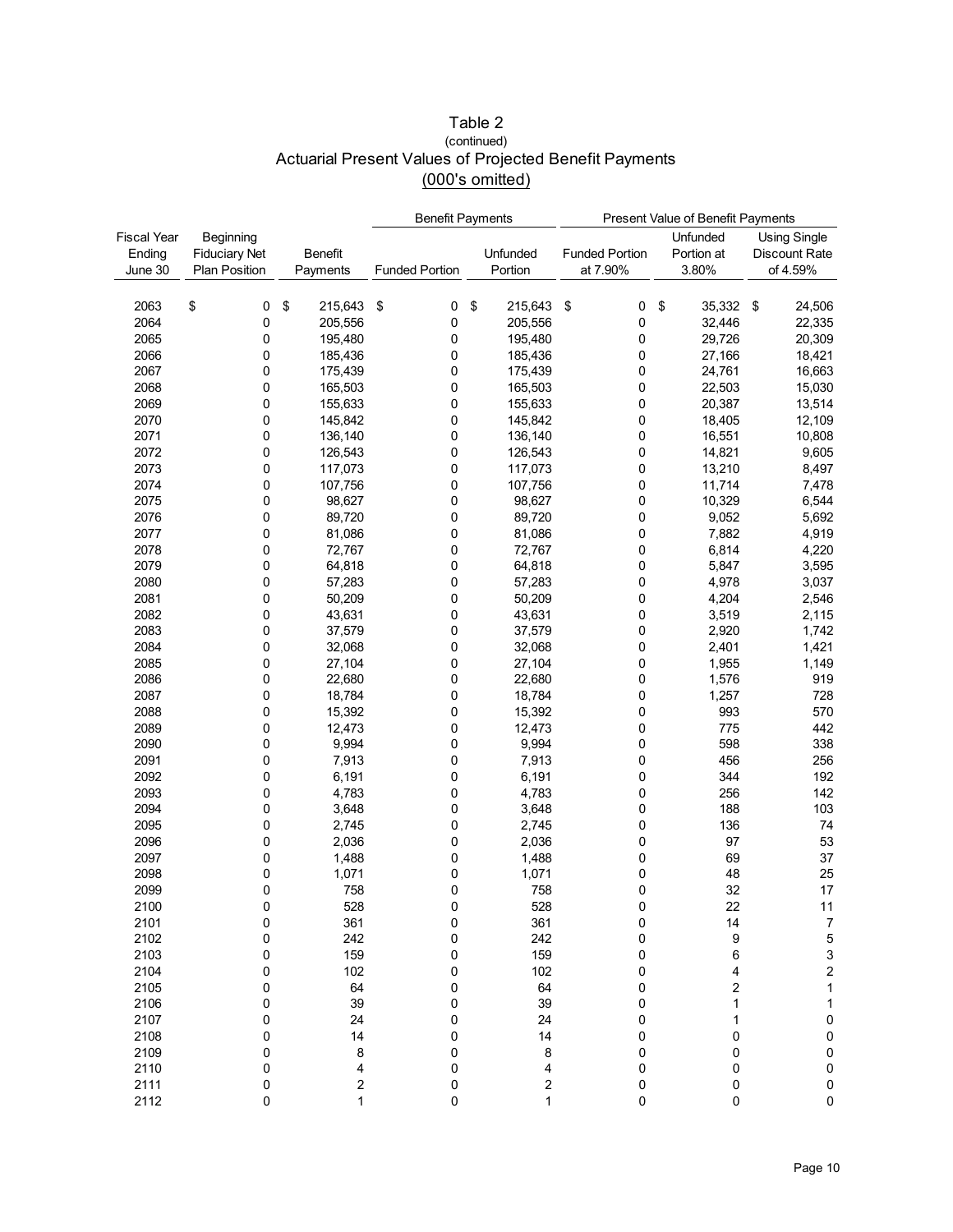## **Section II – Actuarial Assumptions and Methods**

Investment Rate of Return: 7.90% per annum, compounded annually.

Ordinary Death\*\*

COLA: No future COLA is assumed.

Salary Increases: Salaries are assumed to increase by 3.45% per year through fiscal year ending 2021 and 4.45% per year for fiscal years ending 2022 and thereafter.

401(a)(17) Pay Limit: \$260,000 for 2014 increasing 3.00% per annum, compounded annually.

Social Security Wage Base: \$117,000 for 2014 increasing 4.00% per annum, compounded annually.

Termination: Withdrawal rates vary by length of service. Illustrative rates are shown below:

| <b>Lives per Thousand</b> |                         |
|---------------------------|-------------------------|
| Less Than 5 Years of      | Five to Nineteen        |
| Service                   | <b>Years of Service</b> |
| 5.0                       | 0.0                     |
| 5.0                       | 4.0                     |
| 8.3                       | 1.0                     |
| 0.0                       | 1.5                     |
| 0.0                       | 2.0                     |
| 0.0                       | 0.0                     |
|                           |                         |

Separations From Service: Representative mortality, disability and retirement rates are as follows:

#### Annual Rates of\*

| <u>Age</u> | Male | Female | Accidental | Ordinary   | Accidental        |
|------------|------|--------|------------|------------|-------------------|
|            |      |        | Death      | Disability | <b>Disability</b> |
| 25         | 0.4  | 0.2    | 0.4        | 0.6        | 0.3               |
| 30         | 0.4  | 0.3    | 0.5        | 0.9        | 0.5               |
| 35         | 0.6  | 0.5    | 0.5        | 2.4        | 1.9               |
| 40         | 0.9  | 0.7    | 0.5        | 2.5        | 2.1               |
| 45         | 1.2  | 1.1    | 0.6        | 3.1        | 2.1               |
| 50         | 1.7  | 1.7    | 0.9        | 5.4        | 2.2               |
|            |      |        |            |            |                   |

\* Per one thousand lives.

 \*\* RP-2000 Combined Healthy Male (set back 3 years) and RP-2000 Combined Healthy Female Mortality Tables projected on a generational basis from the base year of 2012 using Projection Scale AA. Rates shown above are unadjusted for Projection Scale AA.

Marriage: Husbands are assumed to be 3 years older than wives. Among the active population, 83.3% of participants are assumed married. No children are assumed. Neither the percentage married nor the number of children assumption is individually explicit but are considered reasonable as a single combined assumption.

Valuation Method:

Funding calculations: Projected Unit Credit Method. This method essentially funds the System's benefits accrued to the valuation date. Experience gains and losses are recognized in future accrued liability contributions. In accordance with Chapter 78, P.L. 2011, beginning with the July 1, 2010 actuarial valuation,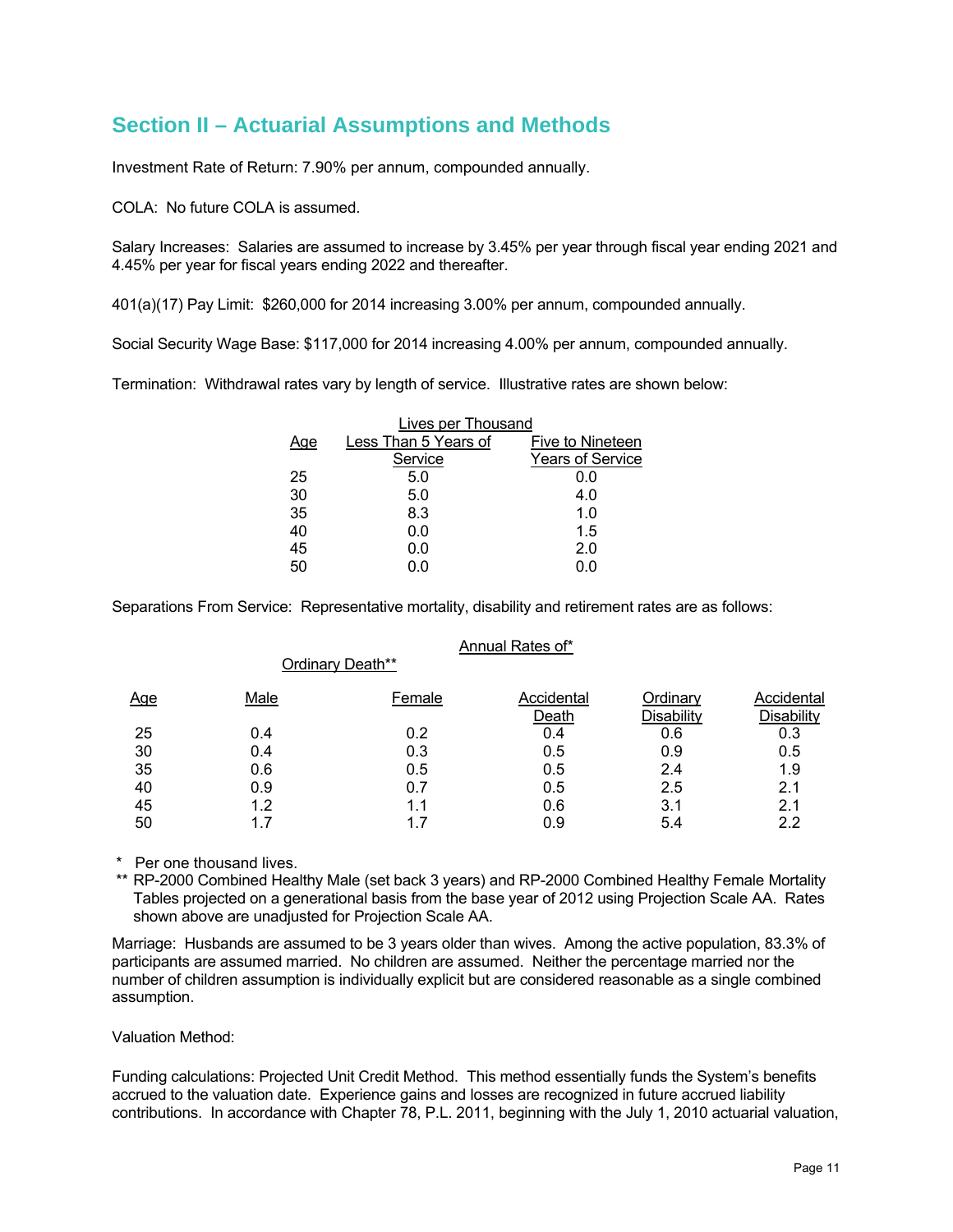the accrued liability contribution shall be computed so that if the contribution is paid annually in level dollars, it will amortize the unfunded accrued liability over an open 30 year period. Beginning with the July 1, 2019 actuarial valuation, the accrued liability contribution shall be computed so that if the contribution is paid annually in level dollars it will amortize the unfunded accrued liability over a closed 30 year period (i.e., for each subsequent valuation, the amortization period shall decrease by one year.) Beginning with the July 1, 2029 actuarial valuation, when the remaining amortization period reaches 20 years, any increase or decrease in the unfunded accrued liability as a result of actuarial losses or gains for subsequent valuation years shall serve to increase or decrease, respectively, the amortization period for the unfunded accrued liability, unless an increase in the amortization period will cause it to exceed 20 years. If an increase in the amortization period as a result of actuarial losses for a valuation year would exceed 20 years, the accrued liability contribution shall be computed for the valuation year using a 20 year amortization period.

Asset Valuation Method: A five-year average of market values with write-up. (This method takes into account appreciation (depreciation) in investments in order to smooth asset values by averaging the excess of the actual over the expected income, on a market value basis, over a five-year period).

Deaths After Retirement: For healthy inactive members and beneficiaries of deceased members the RP-2000 Combined Healthy Male (set back 3 years) and RP-2000 Combined Healthy Female Mortality tables projected on a generational basis from the base year of 2012 using Projection Scale AA. For disabled members the RP-2000 Combined Healthy Male (set forward 5 years) and RP-2000 Combined Healthy Female Mortality (set forward 5 years) tables are used. Illustrative rates of mortality unadjusted for Projection Scale AA are shown below:

|                  |       | Lives per Thousand         |       |                         |
|------------------|-------|----------------------------|-------|-------------------------|
|                  |       | <b>Retired Members and</b> |       |                         |
|                  |       | Beneficiaries of Deceased  |       |                         |
|                  |       | <b>Members</b>             |       | <b>Disabled Members</b> |
|                  | Males | Females                    | Males | Females                 |
| <u>Age</u><br>55 | 2.7   | 2.7                        | 6.8   | 5.1                     |
| 60               | 4.7   | 5.1                        | 12.7  | 9.7                     |
| 65               | 8.8   | 9.7                        | 22.2  | 16.7                    |
| 70               | 16.1  | 16.7                       | 37.8  | 28.1                    |
| 75               | 27.3  | 28.1                       | 64.4  | 45.9                    |
| 80               | 46.9  | 45.9                       | 110.8 | 77.5                    |
| 85               | 80.5  | 77.5                       | 183.4 | 131.7                   |
| 90               | 136.0 | 131.7                      | 267.5 | 194.5                   |

Rates of Retirement: Rates of retirement vary by length of service and age (if more than 24 years of service) with 100% of those remaining at age 55 retiring at age 55. The rates are shown below:

| Service            | Lives Per 100 |
|--------------------|---------------|
| 20                 | 2.0           |
| 21                 | 0.5           |
| 22                 | 0.0           |
| 23                 | 0.0           |
| 24                 | 0.0           |
| 25                 | 45.5          |
| Greater than 25:   |               |
| (a) through age 42 | 5.0           |
| (b) ages 43-47     | 25.0          |
| (c) ages 48-53     | 30.0          |
| age 54<br>(d)      | 55.0          |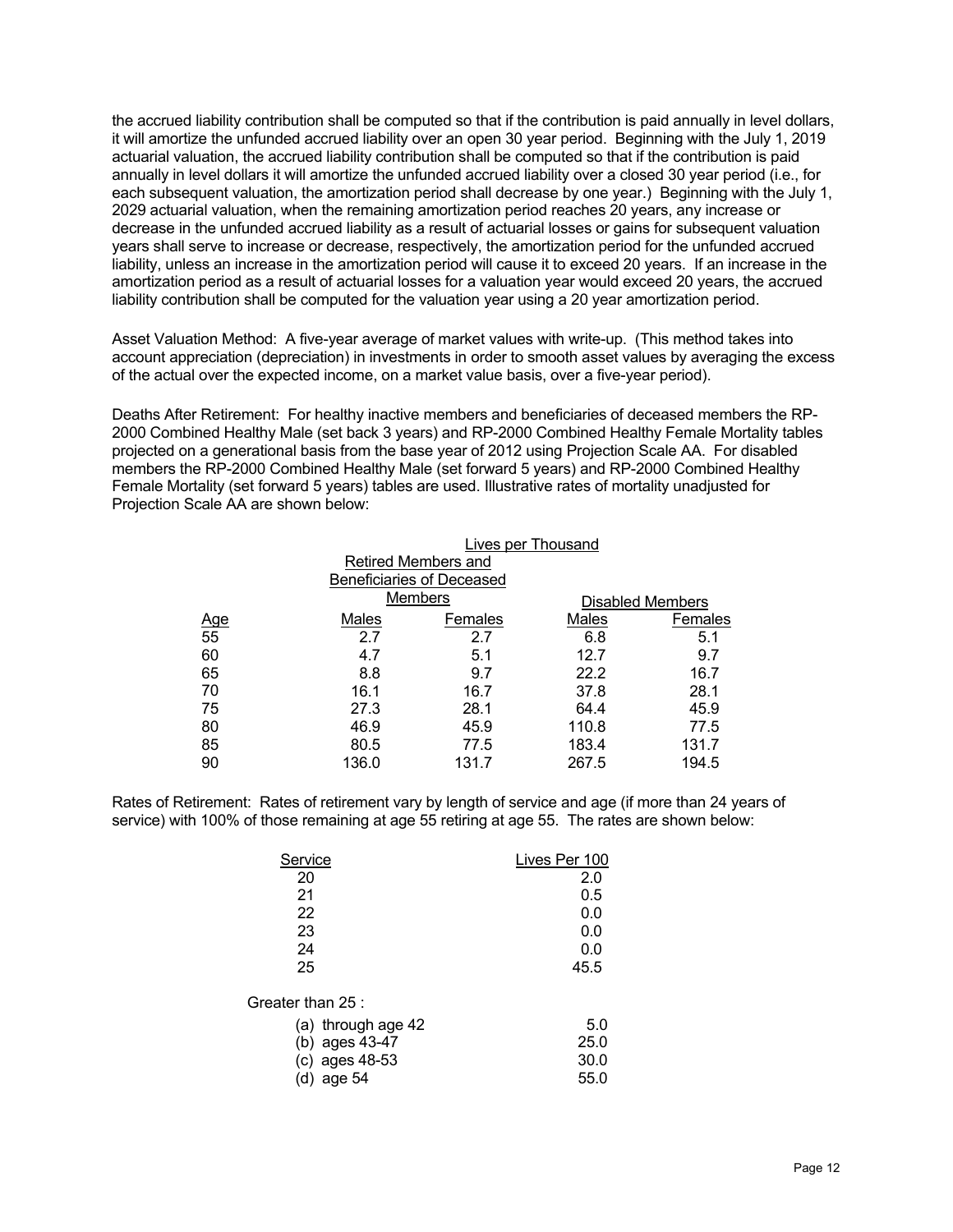#### **Demographic assumptions used to determine the Discount Rate and Total Pension Liability as of June 30, 2015**

Termination: Withdrawal rates vary by length of service. Illustrative rates are shown below:

|     | Lives per Thousand   |                         |
|-----|----------------------|-------------------------|
| Age | Less Than 5 Years of | Five to Nineteen        |
|     | Service              | <b>Years of Service</b> |
| 25  | 3.8                  | 0.0                     |
| 30  | 3.8                  | 2.0                     |
| 35  | 8.3                  | 1.4                     |
| 40  | 0.0                  | 0.8                     |
| 45  | 0.0                  | 1.0                     |
| 50  | 0.0                  | 0.0                     |

Separations From Service: Representative mortality, disability and retirement rates are as follows:

Ordinary Death\*\*

#### Annual Rates of\*

| <u>Age</u> | Male | Female | Accidental<br>Death | Ordinary<br>Disability | Accidental<br>Disability |
|------------|------|--------|---------------------|------------------------|--------------------------|
| 25         | 0.4  | 0.2    | 0.3                 | 0.4                    | 0.2                      |
| 30         | 0.4  | 0.3    | 0.5                 | 0.6                    | 0.5                      |
| 35         | 0.5  | 0.5    | 0.5                 | 1.5                    | 1.9                      |
| 40         | 0.9  | 0.7    | 0.5                 | 1.7                    | 2.1                      |
| 45         | 1.2  | 1.1    | 0.7                 | 2.2                    | 2.1                      |
| 50         | 1.7  | 1.6    | 0.9                 | 3.8                    | 2.3                      |
|            |      |        |                     |                        |                          |

\* Per one thousand lives.

 \*\* RP-2000 Combined Healthy Male (set back 3 years) and RP-2000 Combined Healthy Female Mortality Tables projected on a generational basis from the base year of 2000 to 2013 using Projection Scale BB as the base table. The base tables will be further projected using the Buck Modified MP-2014 Projection Scale. Rates shown above are unadjusted for the Buck Modified MP-2014 Projection Scale.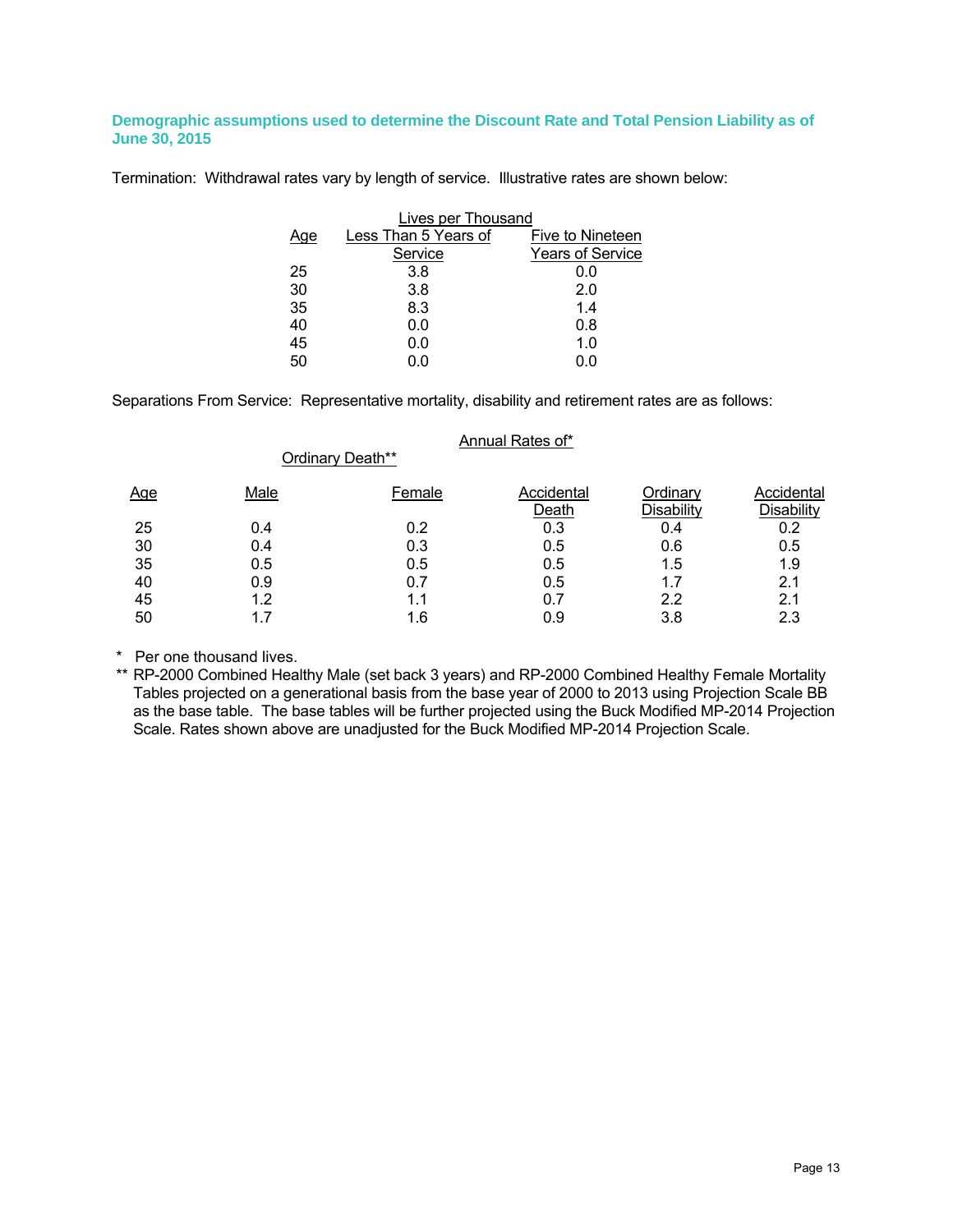Deaths After Retirement: For healthy inactive members and beneficiaries of deceased members the RP-2000 Combined Healthy Male (set back 3 years) and RP-2000 Combined Healthy Female Mortality tables projected on a generational basis from the base year of 2000 to 2013 using Projection Scale BB. These base tables will be further projected beyond the valuation date using the Buck Modified MP-2014 mortality improvement scale. For disabled members the RP-2000 Combined Healthy Male (set forward 5 years) and RP-2000 Combined Healthy Female Mortality (set forward 5 years) tables are used. Illustrative rates of mortality unadjusted for the Buck Modified MP-2014 Projection Scale are shown below:

| <b>Lives per Thousand</b> |         |                                                                           |                         |
|---------------------------|---------|---------------------------------------------------------------------------|-------------------------|
|                           |         |                                                                           |                         |
|                           |         |                                                                           |                         |
|                           |         |                                                                           | <b>Disabled Members</b> |
| Males                     | Females | Males                                                                     | Females                 |
| 2.6                       | 2.5     | 6.7                                                                       | 5.1                     |
| 4.3                       | 4.4     | 12.7                                                                      | 9.7                     |
| 7.5                       | 8.3     | 22.2                                                                      | 16.7                    |
| 13.2                      | 14.3    | 37.8                                                                      | 28.1                    |
| 22.4                      | 24.0    | 64.4                                                                      | 45.9                    |
| 38.5                      | 39.2    | 110.8                                                                     | 77.4                    |
| 66.1                      | 66.2    | 183.4                                                                     | 131.7                   |
| 117.8                     | 114.0   | 267.5                                                                     | 194.5                   |
|                           |         | Retired Members and<br><b>Beneficiaries of Deceased</b><br><b>Members</b> |                         |

Rates of Retirement: Rates of retirement vary by length of service and age (if more than 24 years of service) with 100% of those remaining at age 55 retiring at age 55. The rates are shown below:

| Service            | Lives Per 100 |
|--------------------|---------------|
| 20                 | 2.0           |
| 21                 | 0.5           |
| 22                 | 0.0           |
| 23                 | 0.0           |
| 24                 | 0.0           |
| 25                 | 50.0          |
| Greater than 25 :  |               |
| (a) through age 42 | 5.0           |
| $(h)$ agos $43.47$ | ኃጀ ሀ          |

| (b) ages 43-47 | 28.0 |
|----------------|------|
| (c) ages 48-53 | 33.0 |
| (d) age $54$   | 61.0 |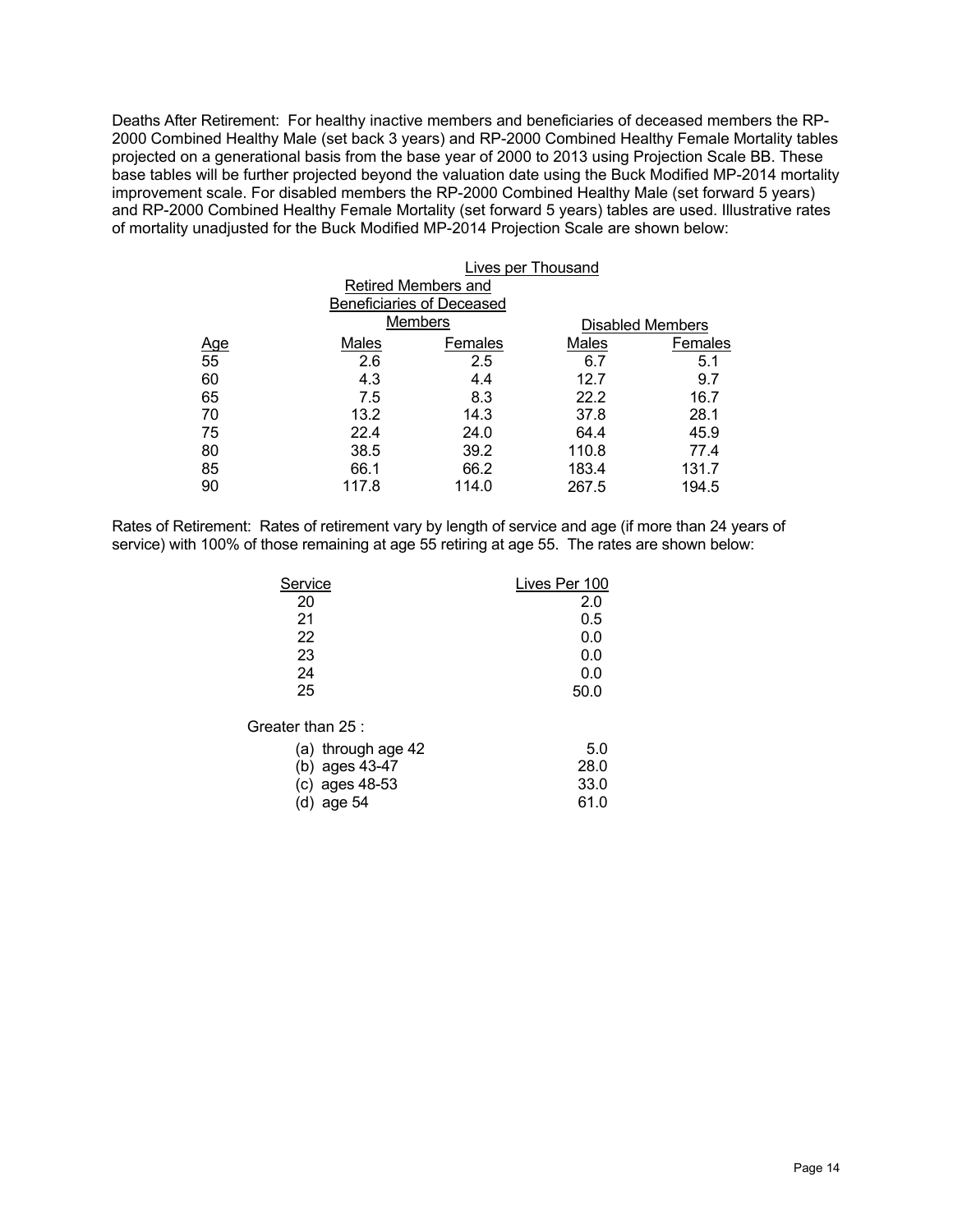# **Section III – Summary of Plan Provisions**

New Jersey Statutes, Title 53, Chapter 5A.

Eligibility for Membership

All members of the former State Police and Benevolent Fund: full-time commissioned officers, noncommissioned officers or troopers of the Division of State Police. Membership is a condition of employment.

| 1. | Definitions                        |                                                                                                                                                                                                                                                                                                                                                                                                                                                                                                                                                                                                                                                                                                                                                                                                                                                                                                                                                                                                    |
|----|------------------------------------|----------------------------------------------------------------------------------------------------------------------------------------------------------------------------------------------------------------------------------------------------------------------------------------------------------------------------------------------------------------------------------------------------------------------------------------------------------------------------------------------------------------------------------------------------------------------------------------------------------------------------------------------------------------------------------------------------------------------------------------------------------------------------------------------------------------------------------------------------------------------------------------------------------------------------------------------------------------------------------------------------|
|    | Plan Year                          | The 12-month period beginning on July 1 and ending on June 30.                                                                                                                                                                                                                                                                                                                                                                                                                                                                                                                                                                                                                                                                                                                                                                                                                                                                                                                                     |
|    | Service                            | Service rendered while a member as described above.                                                                                                                                                                                                                                                                                                                                                                                                                                                                                                                                                                                                                                                                                                                                                                                                                                                                                                                                                |
|    | <b>Credited Service</b>            | A year is credited for each year of service as an officer or trooper in the<br>State Police. Service with other State Retirement Systems is included<br>in the calculation of the retirement benefit at the rate of 1% of final<br>compensation for each year of service credit.                                                                                                                                                                                                                                                                                                                                                                                                                                                                                                                                                                                                                                                                                                                   |
|    | Compensation                       | Based on contractual salary, including maintenance allowance,<br>received by the member in the last 12 months of credited service<br>preceding retirement, termination or death. Compensation does not<br>include individual salary adjustments granted primarily in anticipation of<br>the retirement or for temporary or extracurricular duties beyond the<br>ordinary work day. (Effective June 30, 1996, Chapter 113, P.L. 1997<br>provided that the amount of compensation used for employer and<br>member contributions and benefits under the program cannot exceed<br>the compensation limitation of Section 401(a)(17) of the Internal<br>Revenue Code; Chapter 1, P.L. 2010 provides that for members hired<br>on or after May 22, 2010, the amount of compensation used for<br>employer and member contributions and benefits under the System<br>cannot exceed the annual maximum wage contribution base for Social<br>Security, pursuant to the Federal Insurance Contributions Act.) |
|    | <b>Final Compensation</b>          | Average compensation received by member in last 12 months of<br>credited service preceding retirement or death. Such term includes the<br>value of the member's maintenance allowance for the same period.<br>(Chapter 1, P.L. 2010 provides that for members hired on or after May<br>22, 2010, Final Compensation means the average annual salary for<br>service for which contributions are made during any three fiscal years<br>of membership providing the largest possible benefit to the member or<br>the member's beneficiary. Such term shall include the value of the<br>member's maintenance allowance.)                                                                                                                                                                                                                                                                                                                                                                               |
|    | <b>Aggregate Contributions</b>     | The sum of all amounts deducted from the compensation of a member<br>or contributed by him or on his behalf. For contribution purposes<br>compensation does not include overtime, bonuses, maintenance or any<br>adjustments before retirement.                                                                                                                                                                                                                                                                                                                                                                                                                                                                                                                                                                                                                                                                                                                                                    |
|    | <b>Adjusted Final Compensation</b> | The amount of compensation or compensation as adjusted, as the case<br>may be, increased by the same percentage increase which is applied in<br>any adjustments of the compensation schedule of active members after<br>the member's death and before the date on which the deceased                                                                                                                                                                                                                                                                                                                                                                                                                                                                                                                                                                                                                                                                                                               |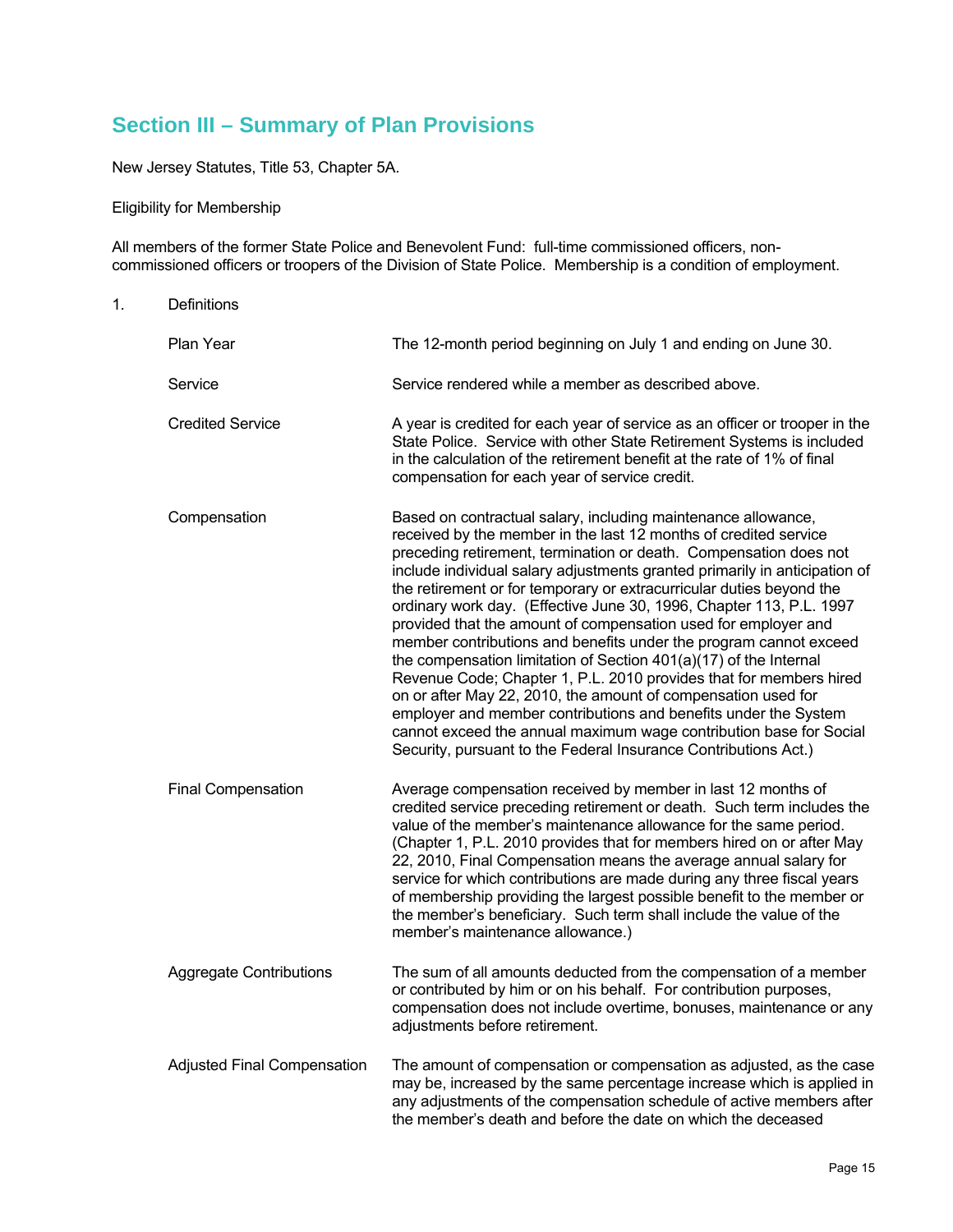member of the retirement system would have accrued 25 years of service under an assumption of continuous service, at which time that amount will become fixed. Adjustments to compensation or adjusted compensation shall take effect at the same time as any adjustments in the compensation schedule of active members.

2. Benefits

 Service Retirement Mandatory retirement at age 55. Voluntary retirement prior to age 55 with 20 years of credited service. Benefit is an annual retirement allowance equal to the greater of (a), (b), or (c), as follows: (a) 50% of final compensation; (b) For members retiring with 25 or more years of service, 65% of final compensation, plus 1% for each year of service in excess of 25 years, to a maximum of 70% of final compensation. (c) For members as of August 29, 1985 who would not have 20 years of service by age 55, benefit as defined in (a) above. For members as of August 29, 1985 who would have 20 years of service but would not have 25 years of service at age 55, benefit as defined in (a) above plus 3% for each year of service in excess of 20 years. Vested Termination Termination of service prior to age 55. Benefit for 10 to 20 years of service - Refund of aggregate contributions, or a deferred life annuity beginning at age 55 equal to 2% of final compensation for each year of service up to 20 years. Non-Vested Termination Termination of service prior to age 55 and less than 10 years of service – Return of aggregate contributions. Ordinary Death Before Retirement Death of an active member of the plan. Benefit is equal to: (a) Lump sum payment equal to 3-1/2 times compensation, plus (b) Spousal life annuity of 50% of final compensation payable until spouse's death or remarriage. If there is no surviving spouse, or upon death or remarriage, a total of 20%, 35% or 50% of final compensation payable to one, two or three dependent children. If there is no surviving spouse (or dependent children), 25% or 40% of final compensation to one or two dependent parents.

Minimum benefit: Aggregate contributions.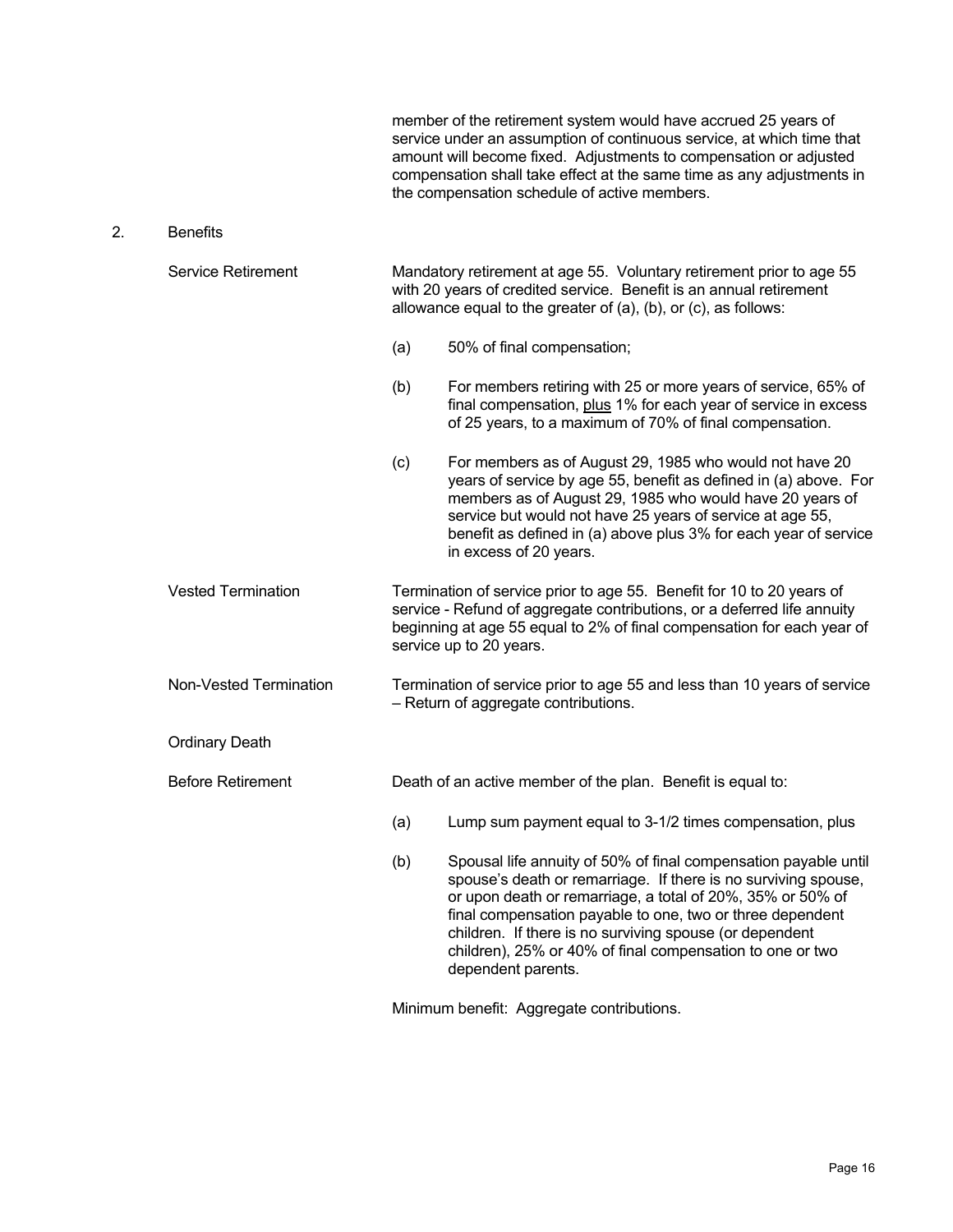| <b>After Retirement</b>      | Death of a retired member of the plan. The benefit is equal to:                                                                                                                                                                                                                                                                                                                                                                                                                                                                                                                                                                                         |
|------------------------------|---------------------------------------------------------------------------------------------------------------------------------------------------------------------------------------------------------------------------------------------------------------------------------------------------------------------------------------------------------------------------------------------------------------------------------------------------------------------------------------------------------------------------------------------------------------------------------------------------------------------------------------------------------|
|                              | Lump sum of 50% of compensation, plus<br>(a)                                                                                                                                                                                                                                                                                                                                                                                                                                                                                                                                                                                                            |
|                              | Spousal life annuity of 50% of final compensation payable until<br>(b)<br>spouse's death or remarriage. If there is no surviving spouse,<br>or upon death or remarriage, a total of 20%, 35% or 50% of<br>final compensation payable to one, two or three dependent<br>children, respectively.                                                                                                                                                                                                                                                                                                                                                          |
| <b>Accidental Death</b>      | Death of an active member of the plan resulting during performance of<br>duties. Benefit is equal to:                                                                                                                                                                                                                                                                                                                                                                                                                                                                                                                                                   |
|                              | Lump sum payment equal to 3-1/2 times compensation, plus<br>(a)<br>Spousal life annuity of 70% of adjusted final compensation<br>(b)<br>payable until spouse's death. If there is no surviving spouse,<br>or upon death of the surviving spouse, a total of 20%, 35% or<br>50% of adjusted final compensation payable to one, two or<br>three dependent children. If there is no surviving spouse or<br>dependent children, 25% or 40% of adjusted final<br>compensation to one or two dependent parents.                                                                                                                                               |
| <b>Ordinary Disability</b>   |                                                                                                                                                                                                                                                                                                                                                                                                                                                                                                                                                                                                                                                         |
| Retirement                   | Mentally or physically incapacitated for the performance of his usual<br>duty and of any other available duty in the Division of State Police and<br>such incapacity is likely to be permanent.                                                                                                                                                                                                                                                                                                                                                                                                                                                         |
|                              | The benefit for members with less than four years of service is<br>(a)<br>a refund of the member's aggregate contributions.<br>For members with at least four years of service, the benefit is<br>(b)<br>an immediate life annuity equal to 40% of final compensation<br>plus 1-1/2% of final compensation for years of creditable<br>service in excess of 26-2/3.<br>For members who are forced to retire with 20 but less than 25<br>(c)<br>years of service, the benefit is 50% of the member's final<br>compensation plus 3% of final compensation for each year of<br>service in excess of 20 years, to a maximum of 65% of final<br>compensation. |
|                              | For death following disability retirement, a lump sum equal to 3-1/2<br>times compensation if death occurs prior to age 55 or 1/2 of<br>compensation after age 55.                                                                                                                                                                                                                                                                                                                                                                                                                                                                                      |
| <b>Accidental Disability</b> |                                                                                                                                                                                                                                                                                                                                                                                                                                                                                                                                                                                                                                                         |
| Retirement                   | Totally and permanently disabled as a direct result of a traumatic event<br>occurring during and as a result of his regular or assigned duties.<br>Benefit is an immediate life annuity equal to 2/3 of final compensation.<br>Upon death after disability retirement, lump sum benefit of 3-1/2 times<br>final compensation if death occurs before 55 and 1/2 times final<br>compensation if death occurs after 55.                                                                                                                                                                                                                                    |